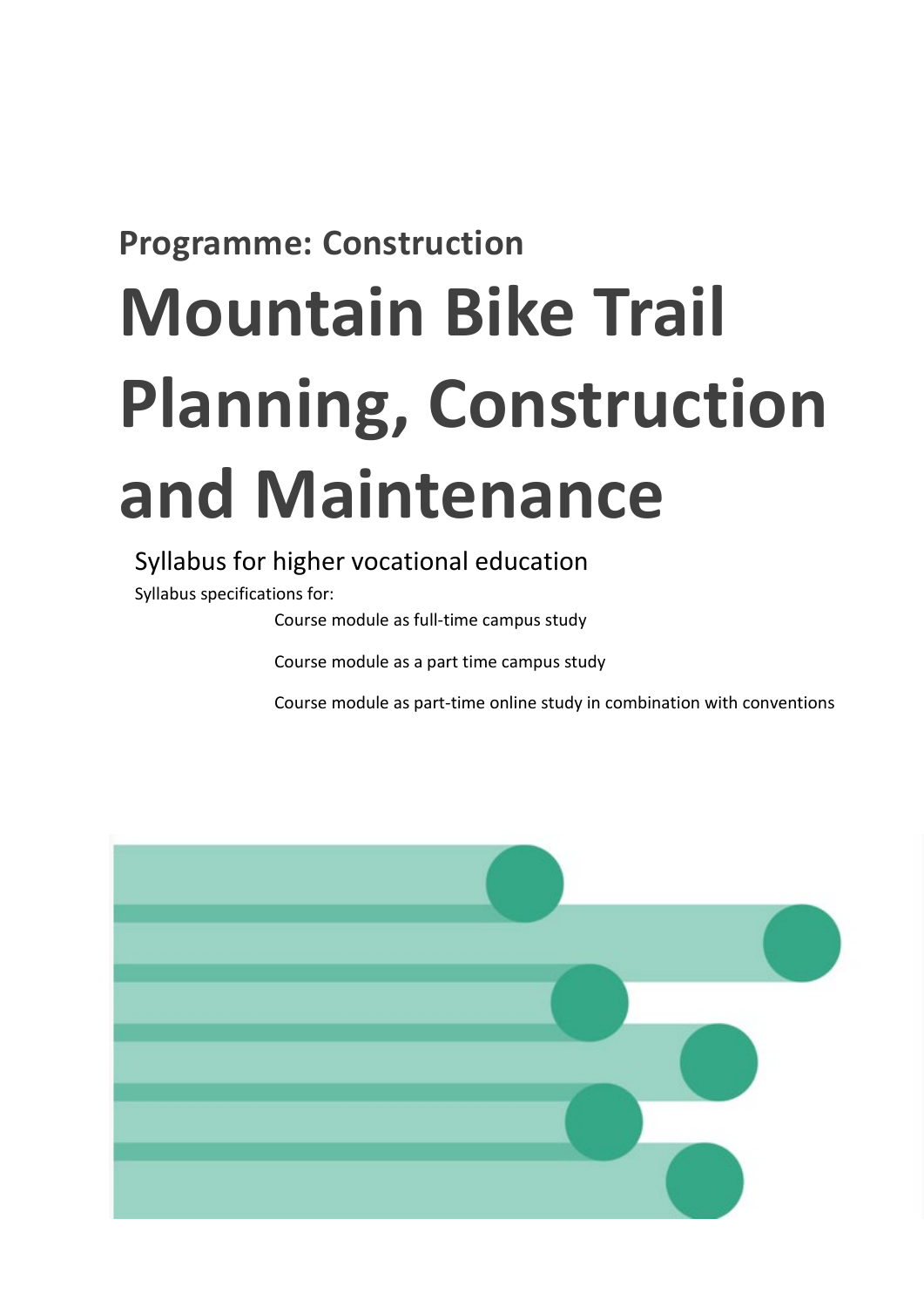# **Content**

| $\mathbf{1}$   |          |                                                                                                         |  |
|----------------|----------|---------------------------------------------------------------------------------------------------------|--|
| $\overline{2}$ |          |                                                                                                         |  |
| 3              |          |                                                                                                         |  |
| 4              |          |                                                                                                         |  |
|                | $\Omega$ |                                                                                                         |  |
|                | 4.1      |                                                                                                         |  |
|                | 4.1.1    |                                                                                                         |  |
|                | 4.2      |                                                                                                         |  |
|                | 4.3      |                                                                                                         |  |
|                | 4.4      |                                                                                                         |  |
|                | 4.5      |                                                                                                         |  |
|                | 4.6      |                                                                                                         |  |
|                | 4.6.1    |                                                                                                         |  |
|                | 4.6.2    | Table 2: Distribution of learning activities in the Mountain Bike Trail Building and Maintenance course |  |
|                |          |                                                                                                         |  |
|                | 4.7      |                                                                                                         |  |
|                | 4.7.1    | Table 3: Distribution of learning activities on campus conventions in the online course model 19        |  |
|                | 4.7.2    |                                                                                                         |  |
|                | 4.8      |                                                                                                         |  |
|                | 4.8.1    |                                                                                                         |  |
| 5              |          |                                                                                                         |  |
|                | 5.1.1    |                                                                                                         |  |
|                | 5.1.2    |                                                                                                         |  |
| 6              |          |                                                                                                         |  |
|                | 6.1      |                                                                                                         |  |
|                | 6.2      |                                                                                                         |  |
|                | 6.3      |                                                                                                         |  |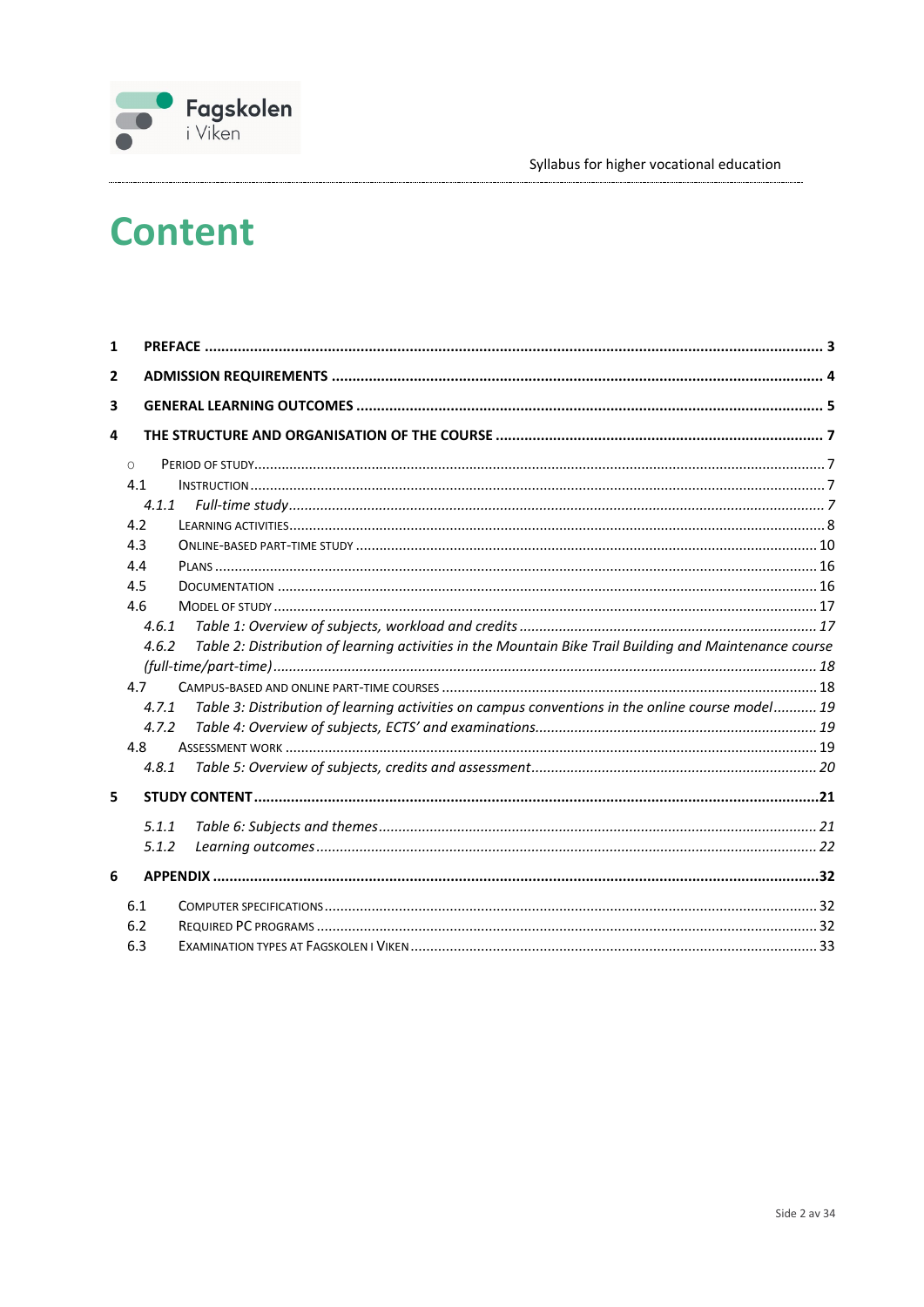

## <span id="page-2-0"></span>**1 Preface**

The higher vocational education course for **Mountain Bike Trail Planning, Construction and Maintenance** is designed as a stand-alone course according to the specifications in this syllabus. The course awards 30 ECTS when successfully completed.

A mountainbike trail builder represents professional sustainable trail development. The profession provide trail design, construction, management and advocacy that enhance resource protection, recreational opportunities, economic development, active citizens, and connected communities worldwide.

The study programme for **Mountain Bike Trail Planning, Construction and Maintenance** is targeted to the competence needs of the new and rapidly growing sector of mountain biking (MTB). These competence needs are established through two comprehensive studies in the winter of 2019/2020 directed towards the central MTB stakeholder groups. The studies were conducted by Edinburgh Napier University as a part of the ERASMUS+ project DIRTT (Developing Inter European Resources for Trailbuilder Training) where Fagskolen i Viken is the coordinating institution. The DIRTT consortium consists of:

- International Mountain Bicycling Association (IMBA) Europe, NL
- Scottish Cyclists Union, UK
- DGI, Denmark
- Municipio de Agueda, PT
- Bike Plan AG, CH
- Edinburgh Napier University, UK
- Opplysningskontoret for Terrengsykling, NO

Based on national studies it is reasonable to estimate a comprehensive growth in the coming years. MTB's contribution to the health agenda is rising accordingly. The six countries represented in the development group of this programme have a domestic participation ranging from 3 - 6% of the adult population. This is expected to rise by at least 1 - 2% in the next 5 years based on the current trends, as market research shows that the global mountain bike market is expected to expand at ~10% CAGR (2018 to 2023) $^{1}$  $^{1}$  $^{1}$ .

<span id="page-2-1"></span><sup>1</sup> https://menafn.com/1099480674/Mountain-Bike-Market-2017-2023-Industry-Analysis-Size-Share-Growth-Trends-and-Forecast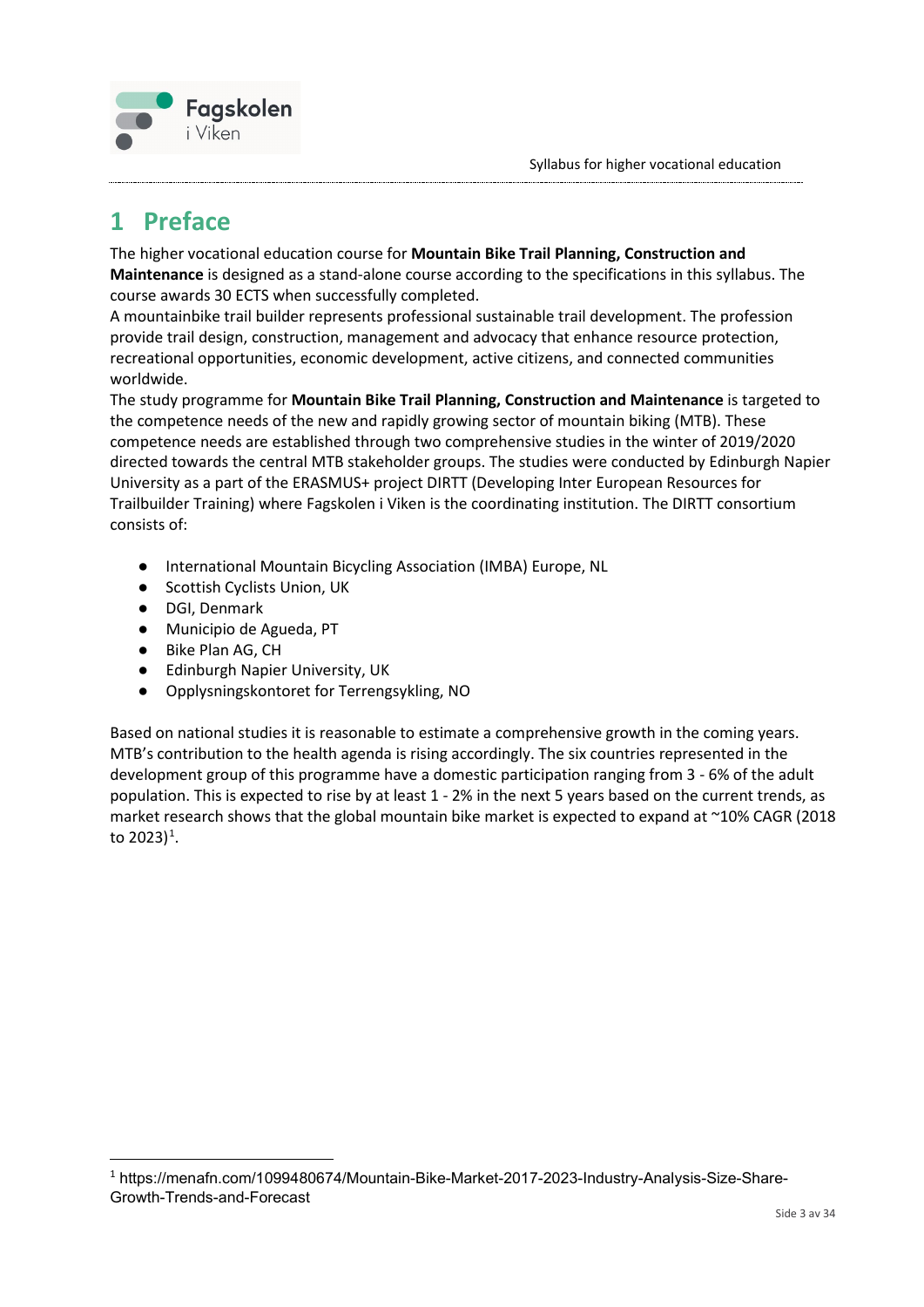

## <span id="page-3-0"></span>**2 Admission requirements**

To be admitted into the course the applicant must hold a relevant trade or journeyman's certificate, or relevant experience validated as prior learning.

Trade or journeyman's certificate that gives right for admission:

- Educational programme in construction within the vocation of **Road and construction worker**
- Educational programme in construction within the vocation of **Construction vehicle/machinery operator**
- Educational programme in construction within the vocation of **Landscaper**
- Educational programme in construction within the vocation of **Road constructor and maintenance worker**
- Educational programme in **Agriculture, fishing and forestry** within the vocation of **Forestry worker**
- Educational programme in **Agriculture, fishing and forestry** within the vocation of **Gardener**

Relevant work experience that may be validated as prior learning, minimum 5 years:

- Non Certified experience from one of the above-mentioned vocations
- Trail building

The Mountain Bike sector relies to a large extent on volunteer resources for trail building, so there are a high number of potential candidates for the programme qualified through voluntary work. This experience will count towards validated prior learning if properly documented.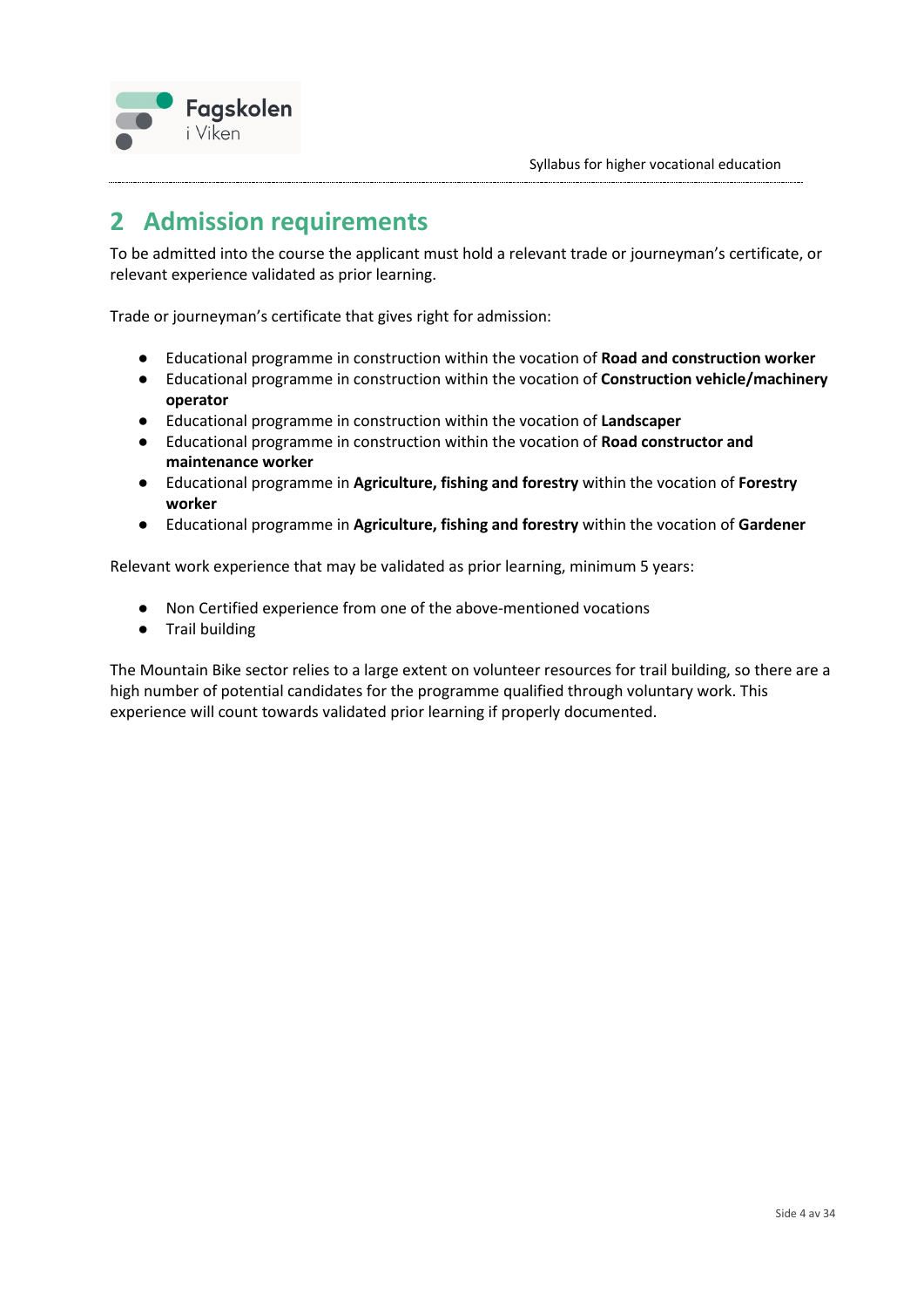

## <span id="page-4-0"></span>**3 General Learning Outcomes**

Learning outcomes are defined as statements of what a learner knows, understands and is able to do upon completion of a learning process. This syllabus is based on the European Qualifications Framework (EQF), learning outcomes are therefore defined in terms of knowledge, skills and competence which are understood as follows:

- Knowledge means the outcome of the assimilation of information through learning. Knowledge is the body of facts, principles, theories and practices related to a field of work or study. In the context of EQF, knowledge is described as theoretical and/or factual.
- Skills means the ability to apply knowledge and use know-how to complete tasks and solve problems. In the context of the EQF, skills are described as cognitive or practical skills.
- Competence means the proven ability to use knowledge, skills and personal, social and methodological abilities in work or study situations and in professional and/or personal development. In the context of the EQF, competence is described in terms of responsibility and autonomy.

#### **Knowledge**

The candidate knows:

- The history of mountain biking and the evolution of mountain biking facilities
- The different styles of mountain biking trails and their relation to trail difficulty and user experience
- The role of mountain biking in the fields of sports, health, recreational activities and tourism
- Legislation relevant to building mountain bike trail facilities
- The aspects of managing a mountain biking trail such as coexistence with other activities, HSE and maintenance
- The factors to consider when planning and designing a mountain biking trail building project in a sustainable manner
- The principles of cost control, HR management, HSE management and project management needed for planning, coordinating and managing a project for building a mountain biking trail facility
- The importance of the mountain biking activity in a societal and value-creation perspective
- How to update his/her vocational knowledge
- Mountain bike trail construction techniques
- The impact of recreation on flora & fauna
- Basic concepts of vocational pedagogy and didactics with the aim of training volunteers in the mountain bike trail building field

#### **Skills**

The candidate is able to:

- Exercise cost control, HR management, HSE management and project management needed for planning, coordinating, and managing a project for building a mountain biking trail facility
- Master relevant tools for building and maintaining a mountain biking trail facility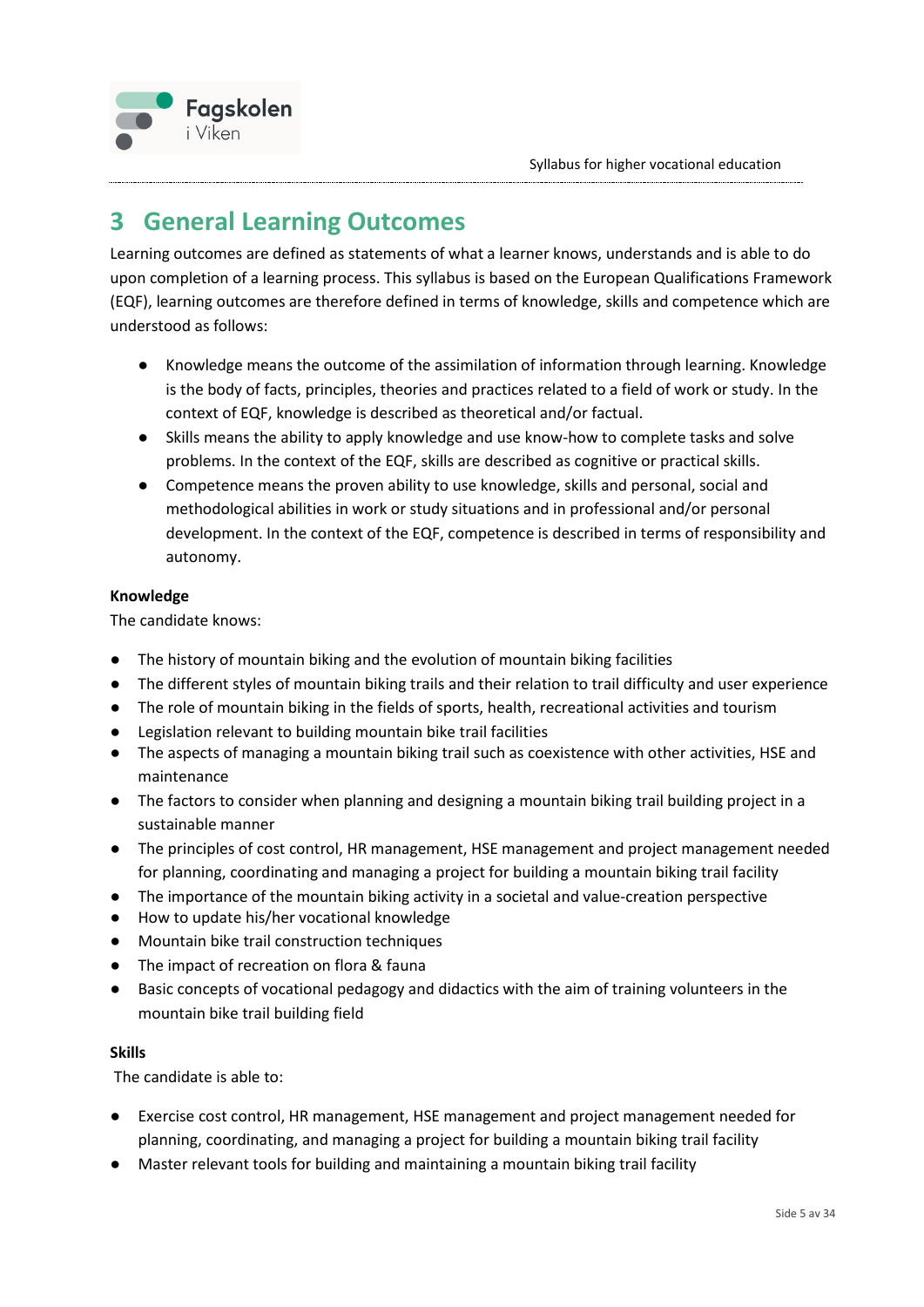

- Master relevant tools for cost control, HR management, HSE (Health, Safety and Environment) management and project management needed for coordinating and managing a project for building a mountain biking trail facility
- Manage a mountain biking trail facility with regard for factors such as economy, coexistence with other activities, quality, HSE, maintenance and minimum impact on the natural environment
- Find information and material that is relevant to a mountain biking trail facility related problem
- Study a situation in a mountain biking trail facility and identify issues and what measures need to be implemented
- Recognize different landscape types and habitats and cultural heritage or archeological sites
- Train volunteers in basic trail building and trail maintenance techniques
- Identify the relevant measures and successfully minimize the impacts of recreation on flora and fauna

#### **Competence**

The candidate is responsible for:

- Utilising the ethical principles that apply in the trade/ field of work
- Exercising an ethical attitude in vocational practice
- Carrying out work based on the needs of the mountain biking community and affected target groups
- Building relations with his/her peers, also across discipline boundaries, and with external target groups
- Developing work methods, products and/or services of relevance to the mountain biking community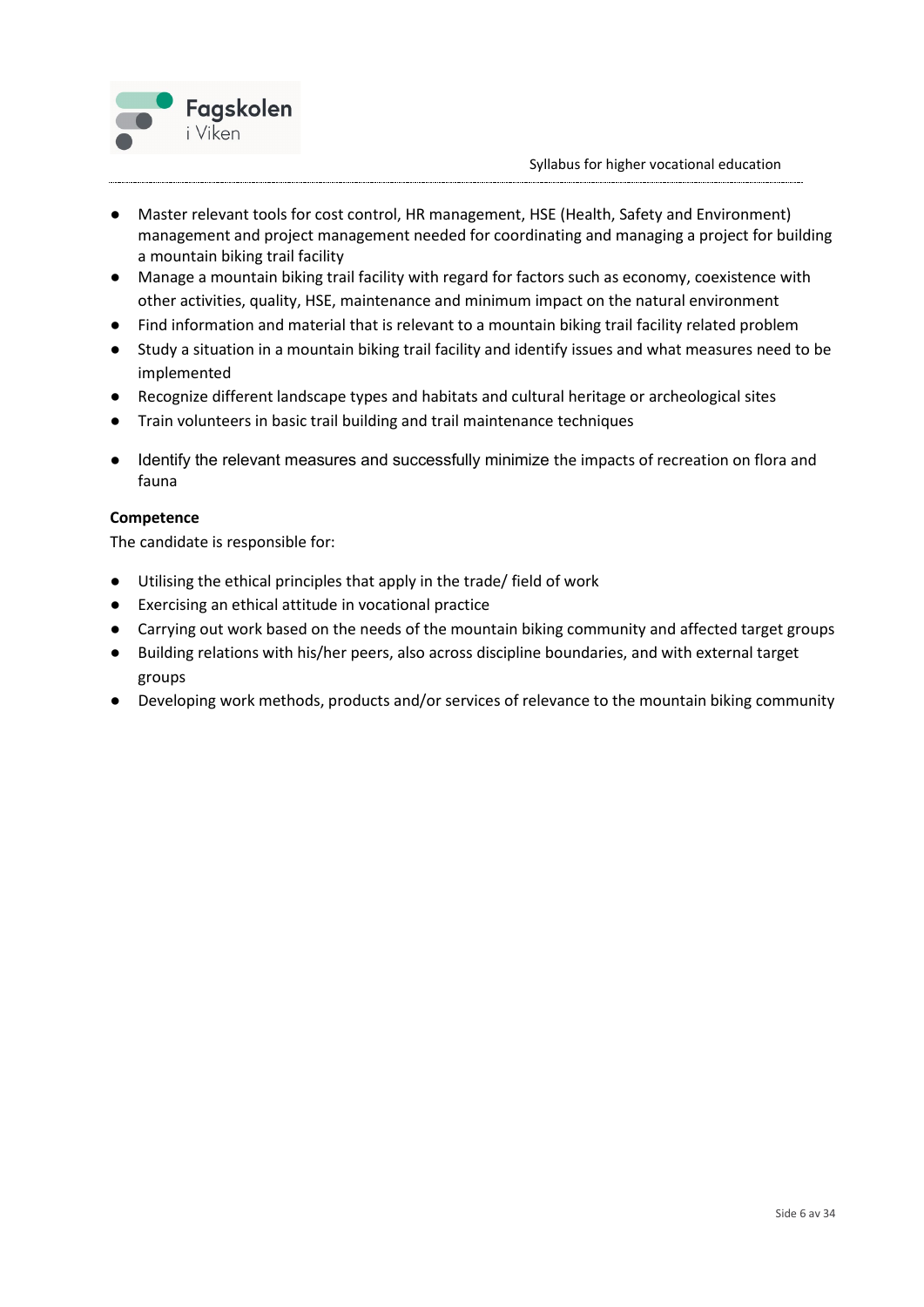

## <span id="page-6-1"></span><span id="page-6-0"></span>**4 The structure and organisation of the course**

#### o **Period of study**

Fagskolen i Viken has organised the Mountain Bike Trail Planning, Construction and Maintenance in the following ways:

- Three subjects with a total of 30 ECTS as full-time study
- Three subjects with a total of 30 ECTS as as an online-based part-time study
- Three subjects with a total of 30 ECTS as as an online-based part-time study with session-based teaching

#### **Full-time study**

The full-time study is a one semester programme. The students follow a set timetable during the semester.

#### **Part-time study**

The part-time study is a one semester programme distributed in time over two or more semesters, for example one day per week. The students follow a set timetable during the study.

#### **Online Part-time course**

The online-based part-time study is a one semester study divided two semesters. The studies are carried out as a combination of sessions, independent study activities and guided activities. There are two sessions during the semester where each session lasts up until a full working week. Academic supervision by teachers usually takes place in the evening two days a week on an online-based conference system, which makes two-way communication and interactivity possible.

#### <span id="page-6-3"></span><span id="page-6-2"></span>**4.1 Instruction**

#### 4.1.1 Full-time study

Overall, the same working methods are used in both the full-time study and the online-based part-time study. Due to the framework set by online-based work, some working methods are used to a greater degree in this connection. Nonetheless, we see that working methods that previously were unique for online-based studies are getting used more and more in full-time studies as a supplement where it is practical. Working methods that are mainly used in online-based part-time studies are dealt with in a section of its own.

#### **Teaching methods**

Teaching includes the activities where an interaction between teacher and student takes place. This can happen both synchronously in real time and asynchronously such as, for instance, via a video recording. The role of the teaching is to contribute to developing the knowledge, skills and general qualifications that the student will not be able to develop through self-study. The teaching will structure and support the student in the learning process and prepare him/her to overcome barriers in their progression in the subjects.

The teaching is a collaboration arena that strengthens the students' general qualifications.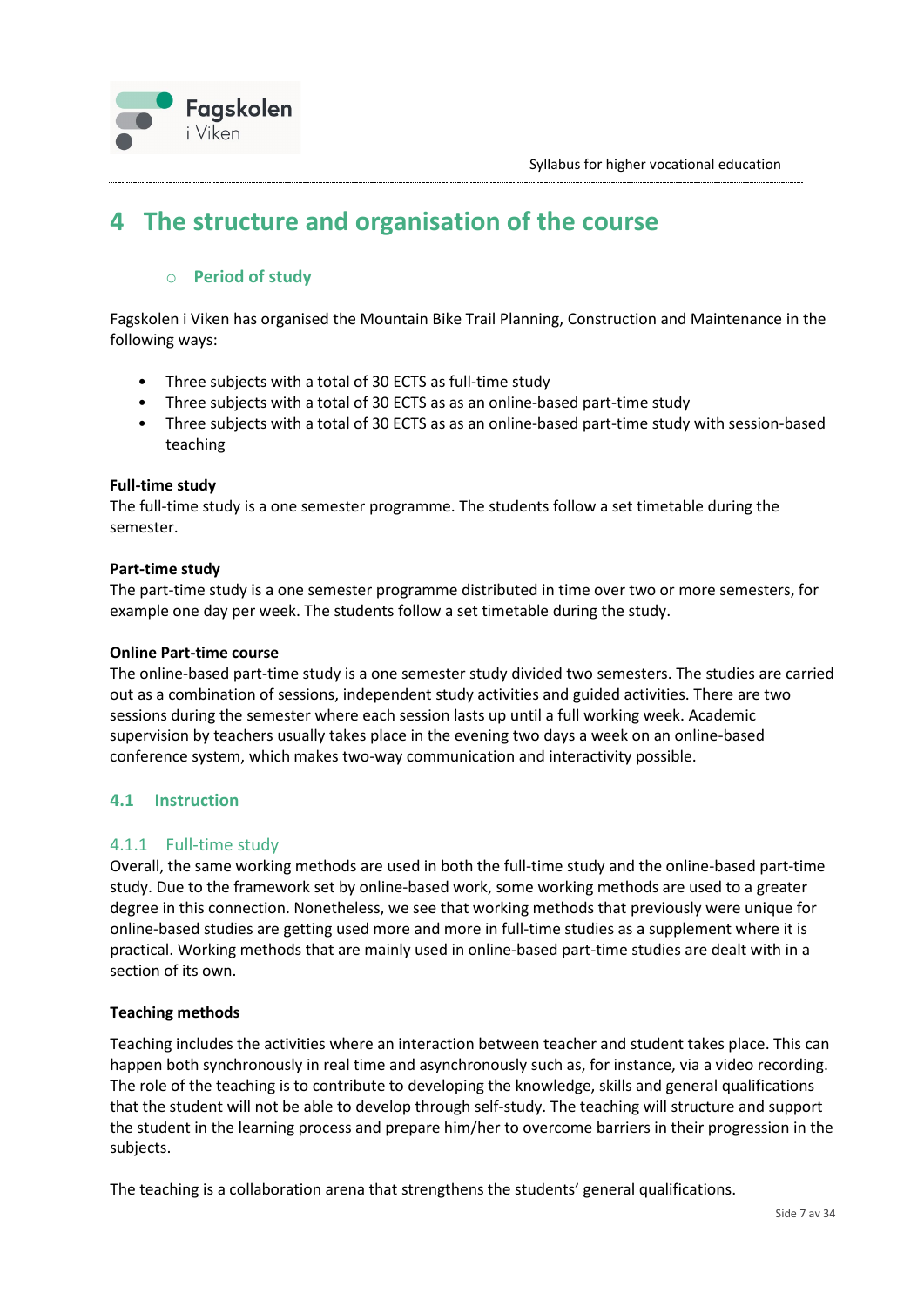

Varied working methods and learning strategies are used to achieve the best possible learning outcome for each student, including lectures/teaching, exercises, project work, teacher-centred instruction, practice-oriented teaching, academic supervision, group work, individual hand-in assignments, cases, presentations and practice-oriented laboratory work.

The teaching methods have been developed to involve the students and make them accountable for their work.

#### **Learning strategies**

The school uses two primary interdisciplinary learning strategies that have as their purpose to integrate and operationalise the learning outcomes from the different subjects. This way, they will be transformed into operative professional qualifications that meet with the needs of the industry.

#### **Project work**

Project work is a cornerstone in the teaching effort at Fagskolen i Viken. Through limited projects that are realistic and have increasing complexity, the students increase their ability to carry out things to completion within the subject area connected to their specialisation. In project work, knowledge from topics such as project management, HSE, communication and professional management are combined with the specialisation subjects simultaneously as relevant tools and principles for project management are used. In the last part of the study, the students will do a Main Project, usually for an external client. The working methods in general, and the framework the school sets for the planning, carrying out and documentation of the projects, require that the students have an overall perspective on the project's starting point and solution.

#### **Knowledge-based internship**

During the periods of internship, the student will work in an organisation relevant to the subject area and the content of the specialisation, and the learning outcomes of this plan. The student must get to know the organisation's activities and the different units it is comprised of, and mandatory coursework requirements must be completed concurrent with the value creation the student will take part in. The learning outcome and the framework for the internship are described in the subject Mountain Bike Trail Construction together with the mandatory coursework requirements.

#### <span id="page-7-0"></span>**4.2 Learning activities**

Learning activities in principle include all activities that have learning as its main goal. They are often distinguished by the students' role in the learning process; student-driven learning activities refer to activities where the student has a more active role than with teacher-centred activities.

Student-driven learning activities include different methods and modes of working that comprise, among other things, independent work on assignments, presentations, teamwork, project work and a subject-related online discussion forum.

The school arranges for the students to collaborate in large parts of the teaching effort through group work, discussions, feedback and social support.

#### **Working methods**

The working methods that are used are relevant and suitable to achieve the goals for vocational training. In addition to making progress in the subjects, they also include the students developing the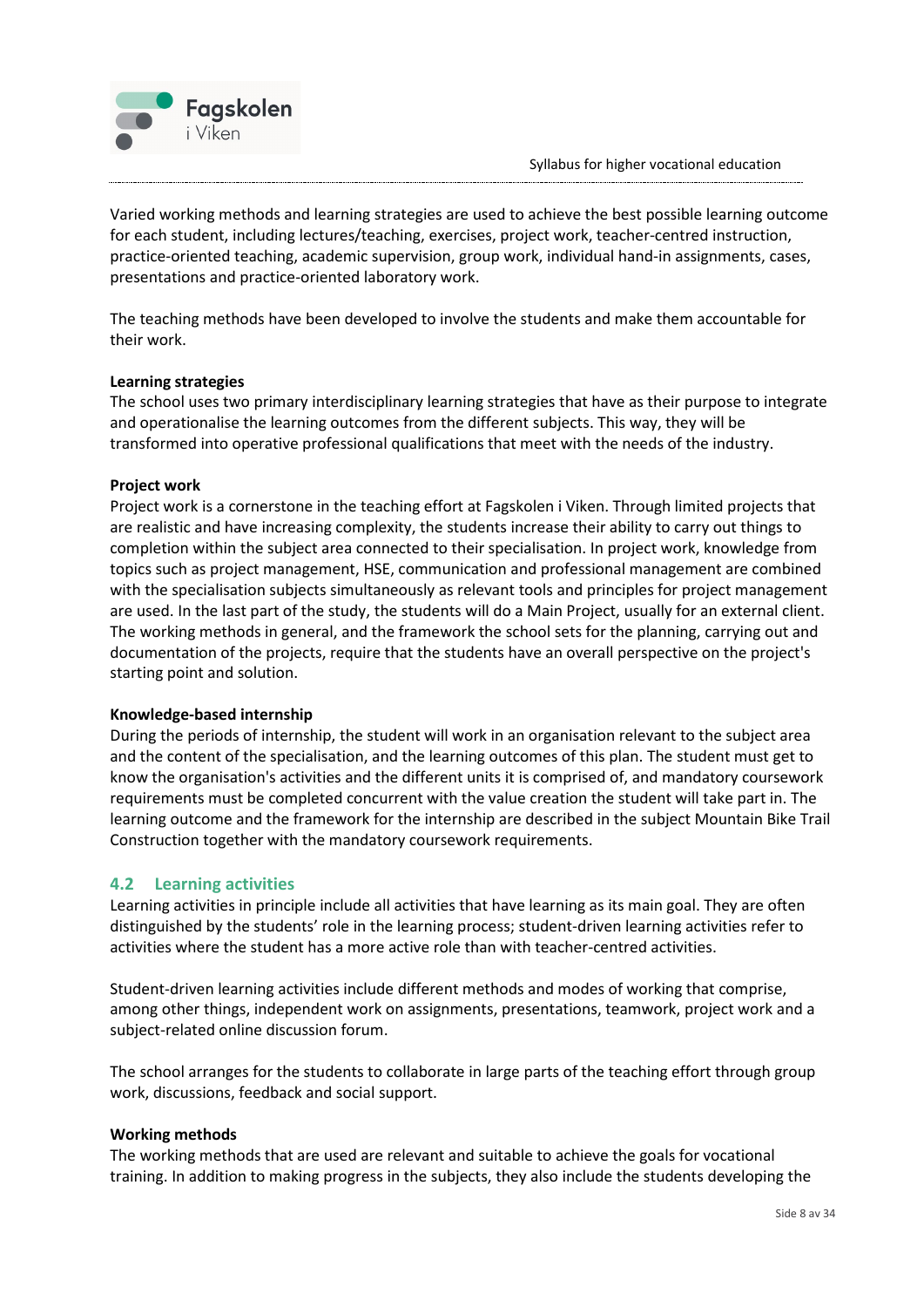

ability to collaborate, use communication skills and develop practical problems solving. The students will also develop the ability to see technology in a broader societal and environmental perspective.

It is assumed that the students will show initiative and take responsibility for their own studies and joint learning community as they simultaneously show a constructive and critical attitude to the study plan.

The students have practical experience within their own subject areas and that gives them the opportunity to prepare for experience-based and student-centred learning methods. Through educational supervision, the students will be drawn actively in and trained to use reflection in their learning processes. Different learning methods are used to achieve an overall competence in relation to knowledge, experiences, skills and general qualifications with each student.

Different working methods are used to achieve the best possible learning outcome for each student. This involves:

- Group work with a log and reflection notes
- Project work that has an interdisciplinary focus
- Teacher-centred instruction
- Practice-oriented teaching
- Academic supervision
- Individual work assignments
- Presentations

Mandatory coursework requirements have been compiled for each subject. Documentation of these requirements are gathered in a portfolio for each student. Interdisciplinary issues in themselves are normal in one's working life and are therefore well suited for demonstrating the totality in education and the subjects' relation to each other. Interdisciplinary issues will also prepare the students for their careers. Working with such problems is a part of the programme.

#### **Administrative system**

Students that complete their education at Fagskolen i Viken will be registered in the school's administrative system. In the system, the results from completed subjects are registered in addition to necessary personal information.

#### **The ICT based learning platform**

Fagskolen i Viken uses the ICT-based learning platform Teams. Teachers will organise and adapt learning content on the platform so that it will be available to the students. All coursework requirements, such as tests, assignments, group work and project work, are organised with deadlines, and it is possible for reminders to be send for coursework requirements that have not been submitted. This constitutes an electronic work portfolio for each student. The teacher's evaluation of the students' work will be stored in connection with the feedback regarding the coursework requirements. In addition, the learning platform works as a tool for organising and structuring the teaching effort and it is a link for internal collaboration at the school. In the learning platform the student will find, among other things, all topics in the programme, internal information for the students, a quality manual with primary documents for quality work, a description of routines, forms, a yearly planner and regulations.

Training in the use of the learning platform will be carried out during the students' first week at school. The training will include: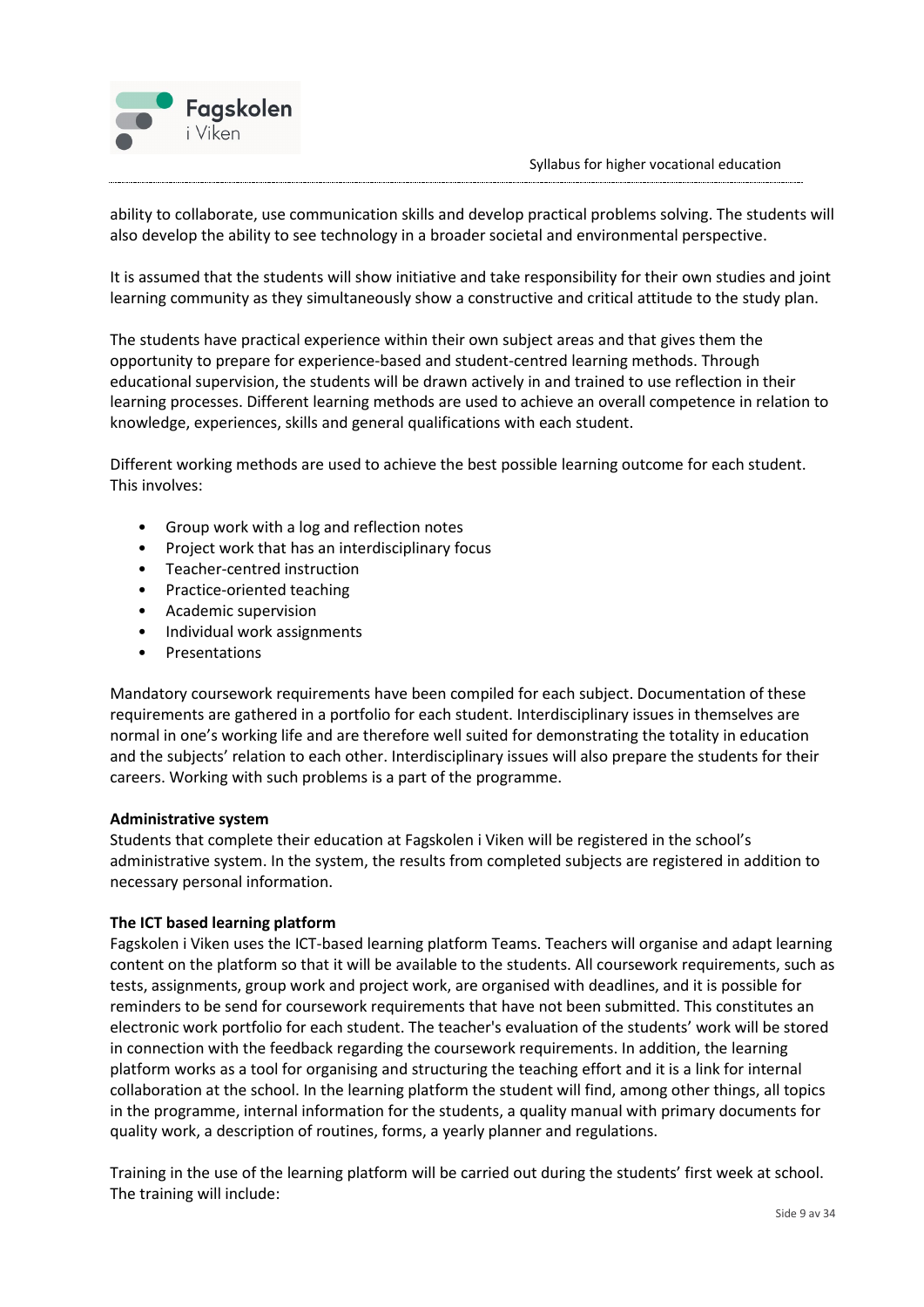

- Logging in
- General navigation in the platform (enquiries, subject rooms, etc.)
- Updating of the user profile (picture, contact information, etc.)
- Handing in of the coursework requirements
- Messages
- Activation of notifications for email

It is the student's responsibility to take part in the training. After the training is completed, it is expected that each student will master the different functions that are required for them to be an active student, and will ask for help themselves if there is something he/she is not able to do.

#### **Academic supervision and follow-up**

The programme has a pedagogical plan that ensures good academic supervision and following up of the students both as a group and as individuals. The teacher's role in the vocational programme is to a large extent connected to supervision and organisation to achieve flexible learning. The goal is to make the student able to place his/her experiences, knowledge, and skills in a larger context.

In the student's work with problem solving, project work and practical work individual guidance will be given both along the way and on the submitted coursework requirements. This will be carried out both via the learning platform and in the teaching. In agreement with the students, there will be times set for academic supervision. The school will arrange for a continuous improvement in the quality of teaching and thus promote the students' learning process and professional knowledge. In practice, this means that the student will be trained to think critically and to reflect on the solutions the school chooses to use.

Academic supervision is used both in connection with the theoretical work and as a part of the student's and the group's developmental process. The goal of the supervision is to show the connection between theory and practice. Reflection before, during and after an activity is essential so that their occupational practice will have a good result. The students will also achieve training in, and get experience with, colleague-based guidance to be able to use it in their own work and strengthen their reflection about their own practice.

Following up the students includes circumstances in the programme and the study situation such as individual adaptation, possibilities for student guidance and career counselling. The school can be helpful with completing forms for a leave of absence, specific recognition and other things.

#### **Response time for the teacher's feedback**

<span id="page-9-0"></span>The subject teacher will respond to enquiries within the end of the following workday.

#### **4.3 Online-based part-time study**

#### **Online-based learning activities**

For the online-based part-time study, a greater selection of working methods will be used in addition to those mentioned in Chapter 4.3 in order to achieve the learning outcome. In addition to the working methods described for the full-time study, the methodology "reversed classroom" will be used with the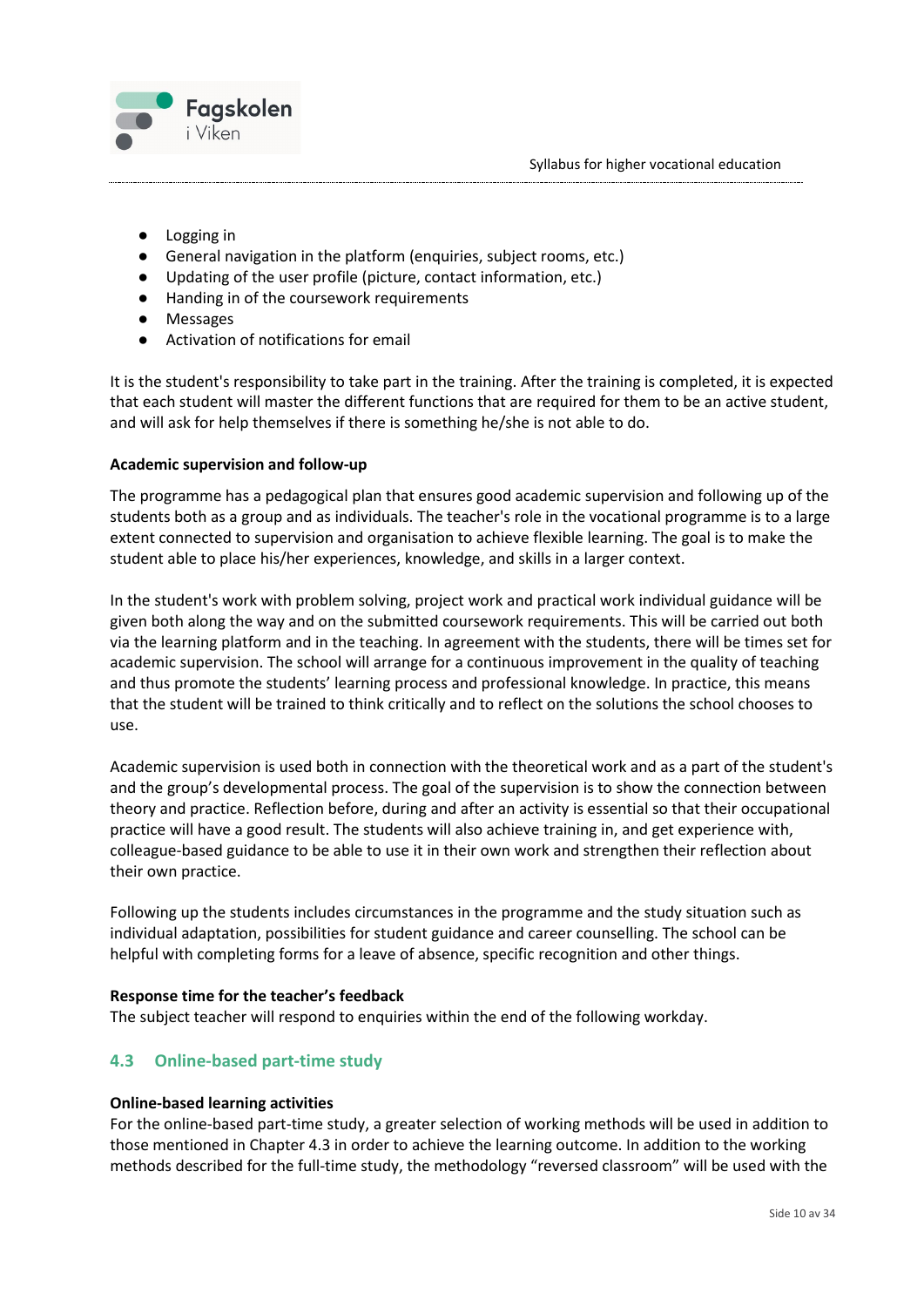

distribution of a part of the teaching content through asynchronous media like recorded videos and automatic presentations with sound.

The teachers have the freedom to choose the working methods and communication media they will use in the online-based teaching. They will plan and implement the production of the teaching elements (like videos, presentations, assignments, etc.) themselves in accordance with the course plan (see Chapter 4.6).

On a weekly basis, it will be specified for each subject how the online-based teaching will be carried out, and what media will be used for which teaching activity. It is a requirement that all the subject teachers will have online-based, synchronous guidance meetings with the students at least once a week. The plan of execution (based on the course plan) for each subject will be published for the students no later than Friday the week before, and normally in the "subject room" on the learning platform.

| <b>Time</b> | <b>Teacher</b> | <b>Topic</b>                                 | <b>Activities</b>                                                                                       | <b>Deadline</b>                                                                 |
|-------------|----------------|----------------------------------------------|---------------------------------------------------------------------------------------------------------|---------------------------------------------------------------------------------|
| Week 38     | <b>HVTO</b>    | Use of sources<br>and reference<br>technique | 1: See video-<br>lecture about the<br>use of sources                                                    | Available from<br>Friday 13.9.<br>Should be<br>watched before<br>Wednesday 18.9 |
|             |                |                                              | 2: Do exercises 1<br>and 2 about the<br>use of sources                                                  | Should be done<br>before<br>Wednesday 18.9                                      |
|             |                |                                              | 3: Tutorial with<br>discussion about<br>the use of sources<br>and questions                             | Wednesday 18.9<br>5:30 pm to 6:15<br>pm.                                        |
|             |                |                                              | 4: Do exercise 3<br>about the use of<br>sources                                                         | Friday 20.9                                                                     |
|             |                |                                              | 5: Start on<br>coursework<br>requirement 2<br>about the use of<br>sources and<br>reference<br>technique | Tutorial<br>Wednesday 25.9,<br>hand in<br>assignment Friday<br>27.9             |

*Figure 1: Example of how the teaching in Vocationally-oriented Communication can be carried out for one week: It must be pointed out that the subject teacher will not correct the mentioned exercises. The coursework requirements are mandatory and will be assessed and detailed feedback will be given.*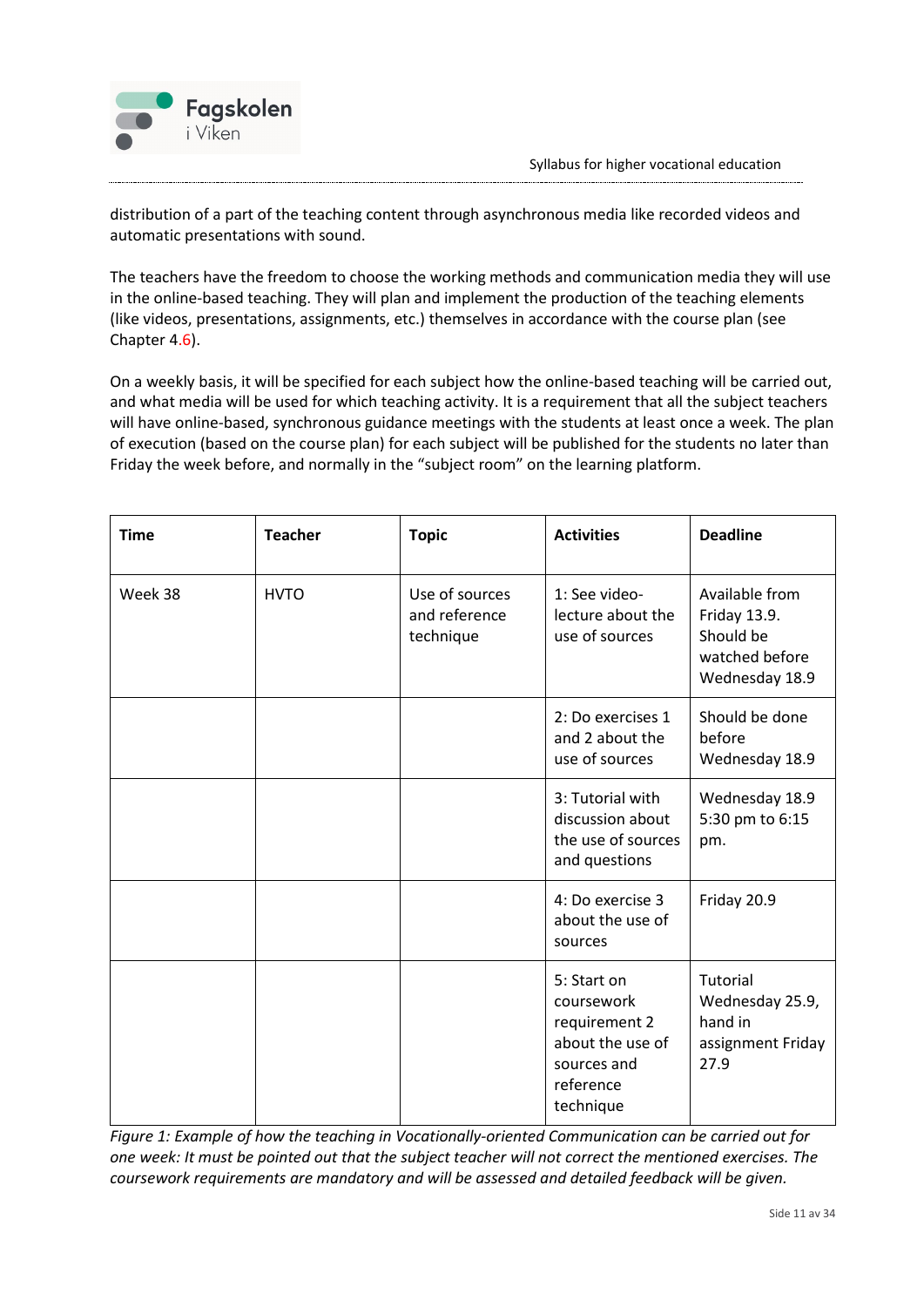

The learning platform is used for:

- Structuring of the learning flow
- Distribution of learning content
- Discussions through the learning process
- Submission of coursework requirements
- Assessment of and feedback on coursework requirements
- Communication between teacher and students, and between students

As a real-time meeting place between teacher and students, and between students, a conference platform is used. At the time being it is Zoom. This is mainly used for:

- Guidance by the teacher
- The students' group work
- In some cases as a medium for synchronous lectures

For online-based group work among the students, we recommend tools like Skype and the possibilities for sharing files and co-writing in Microsoft Office (students have free access to this). At the start of the online-based part-time study, an introduction to the different tools will be given that will be followed-up with tutorials online and during the sessions.

The subject teachers have access to different computer tools, and training resources for these, for use in the production of the online-based teaching:

- Adobe Creative Cloud with all applications
- Adobe Captivate
- Camtasia
- ScreencastOmatic
- Snagit

This list will be added to continuously when new tools are put into use.

In addition to the software, the subject teachers have access to hardware that prepares for online-based teaching, such as:

- Different video cameras and microphone solutions
- Document cameras
- Pressure sensitive screens to write on (electronic board)
- Swivl, a robot that makes the camera follow the teacher during teaching

This list will also be added to continuously when new tools are put into use.

Teaching that includes the presentation of new topics and joint tutorials in real time (synchronously) are normally recorded and posted so that the students that were not able to participate can take part in the activity. This is done in the conference tool that has embedded recording of screen and sound.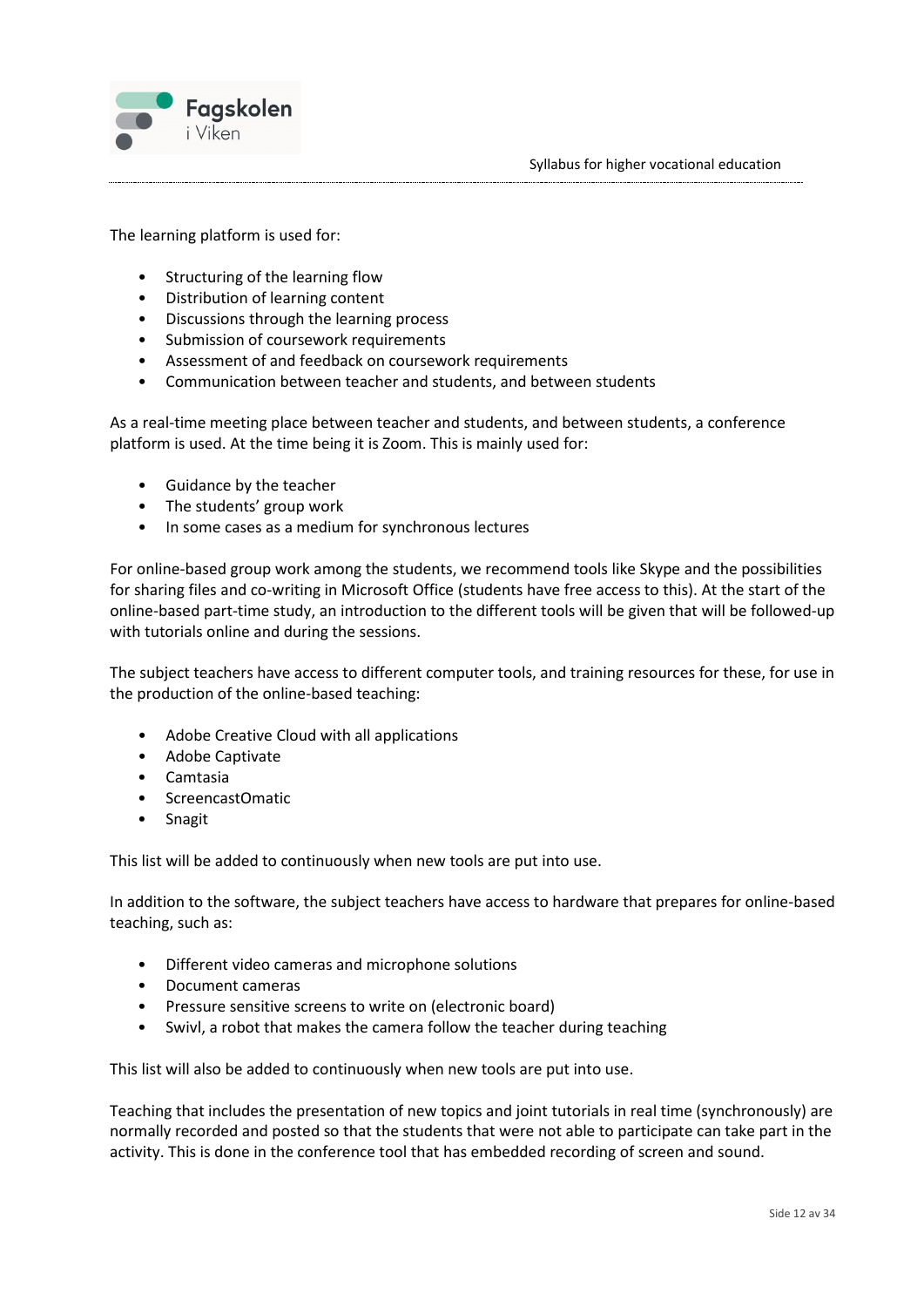The students need to accept in advance that the recordings are to be made and distributed to the class before this is done. Any other content from the electronic boards, etc. are also posted (usually as PDF files). Synchronous and asynchronous learning activities are supported by additional resources, such as:

- Theoretical foundation (textbooks or compendiums, often in PDF format)
- Links to online resources (videos, texts, animations, simulators, etc.)
- Self-made resources like videos etc.

#### **Learning activities during sessions**

Fagskolen

i Viken

During the sessions, there will be intensive teaching, guidance and group work where labs, classrooms and visits at companies are utilized.

Participation in the sessions is not in itself mandatory. However, the sessions usually contain mandatory coursework requirements. If the student is absent from sessions, he/she is responsible for catching up on the missing teaching through self-study. If the student misses out on mandatory coursework requirements, or if they have not been approved, he/she must resume this in accordance with the procedures described in the school's quality system.

#### **Structure of sessions**

Each academic year a number of sessions are carried out on campus at a total number of about 20 days, often structured in four five-day sessions. The first session is arranged as soon as possible after school starts. Then the sessions are usually uniformly distributed throughout the school year in a way that is suitable for the students and the school.

Accurate dates for the sessions for the upcoming school year will be published on the learning platform by the end of May for current students and on the school's home page for new students.

#### **Conference platforms**

Tutorials and some of the teaching take place in a conference system where each teacher is assigned a classroom. When students and teachers connect to the conference system with microphones and cameras, all the participants have two-way sound and video communication. The conference platform is then a part of enabling teaching meetings as if they were in an ordinary classroom. On average, learning activities are carried out on the conference system twice a week in ordinary online-based part-time study. Learning activities that take place in real time are recorded and posted so that the students who are not able to participate can take part in them. Any other content from the electronic board, etc. will also be posted.

As a collaboration arena between the students, the school recommends using free and available tools like Skype. Here, the students can meet and have two-way sound and video contact. They will also have access to functions like the sharing of presentations and screen content. The online meetings can also be recorded. This, together with the possibilities for co-writing in MS Office 365, prepare the grounds for good web-based collaboration.

#### **First session in online-based part-time study**

This session is mostly used to get to know each other and establishing a good atmosphere for collaboration and the learning environment in the group. In addition, there will be training in the use of ICT tools and training in and use of the learning platform and the conference platform, together with an introduction to the first subjects that we are going to work with.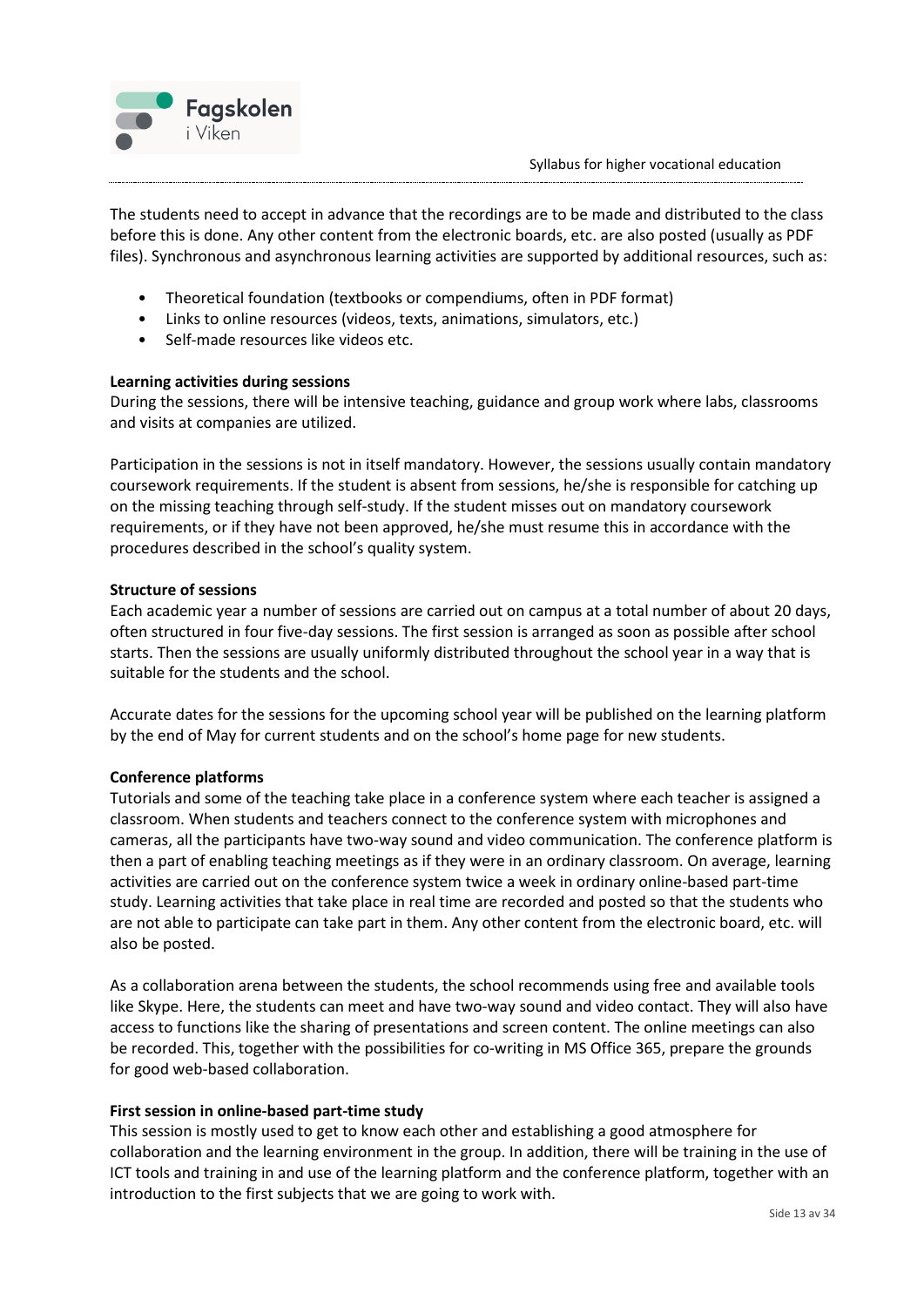

#### **The rest of the sessions on the online-based part-time study**

These sessions will be used for teaching and working with some of the mandatory coursework requirements.

Among other things, the sessions will be used for the mandatory coursework requirements which implies the use of tools that exist at the school. In addition, see the overview above.

#### **Academic supervision and the follow-up of the online students**

The same expectations will be set for the workload and handing in of coursework requirements for the students that follow the online-based part-time study as for the full-time students. They will also receive the same teacher resources.

At the start of the studies, the students will receive training on how to use the learning platform. This includes the activation of notifications, where students will receive a message on their private e-mail if they receive a message in the learning platform. The students are responsible for activating the function themselves.

If a student shows insufficient activity on the learning platform, the subject teacher will contact the head of the online-based study. The head of the study will then send out a personal message via the learning platform to the concerned student where the student gets two weeks to confirm that he/she is still a student. If the student does not reply, he/she will lose his/her place in the programme. By activating the e-mail notification function the student will receive the message even if he/she is not logged on to the learning platform.

In the same way as with ordinary classroom teaching, you can ask the subject teacher questions on the conference system during the weekly tutorials in each subject. The other ICT tools (Skype, MS Office 365) can be used for activities like group work, project work, discussions, meeting and so on. Contact with subject teachers and the head of online-based education takes place via the messenger system in the learning platform. Questions for the rest of the administration and management can be asked via email or phone.

In online-based teaching many assignments will be given that are to be solved both in groups and individually to achieve the described learning outcome. The composition of the assignments is such that the students need to work both individually and in groups and seek guidance from the teacher along the way. The ICT tools make it so that the students are able to meet in real time and work together with the assignments. In addition, there is set aside fixed times for tutorials according to a set schedule, and an adaptation has been made on the discussion forums on the learning platform in which the tutor will also attend.

Examples on a timeline for work with assignments/coursework requirements:

- The assignment is published on the learning platform with a deadline.
- The students prepare and start working on the assignment, either individually or in groups (via the group rooms in the conference system)
- During the preparations the students can seek guidance via telephone, e-mail, messenger services/chat or on the forum. The students must specify what they need guidance in and the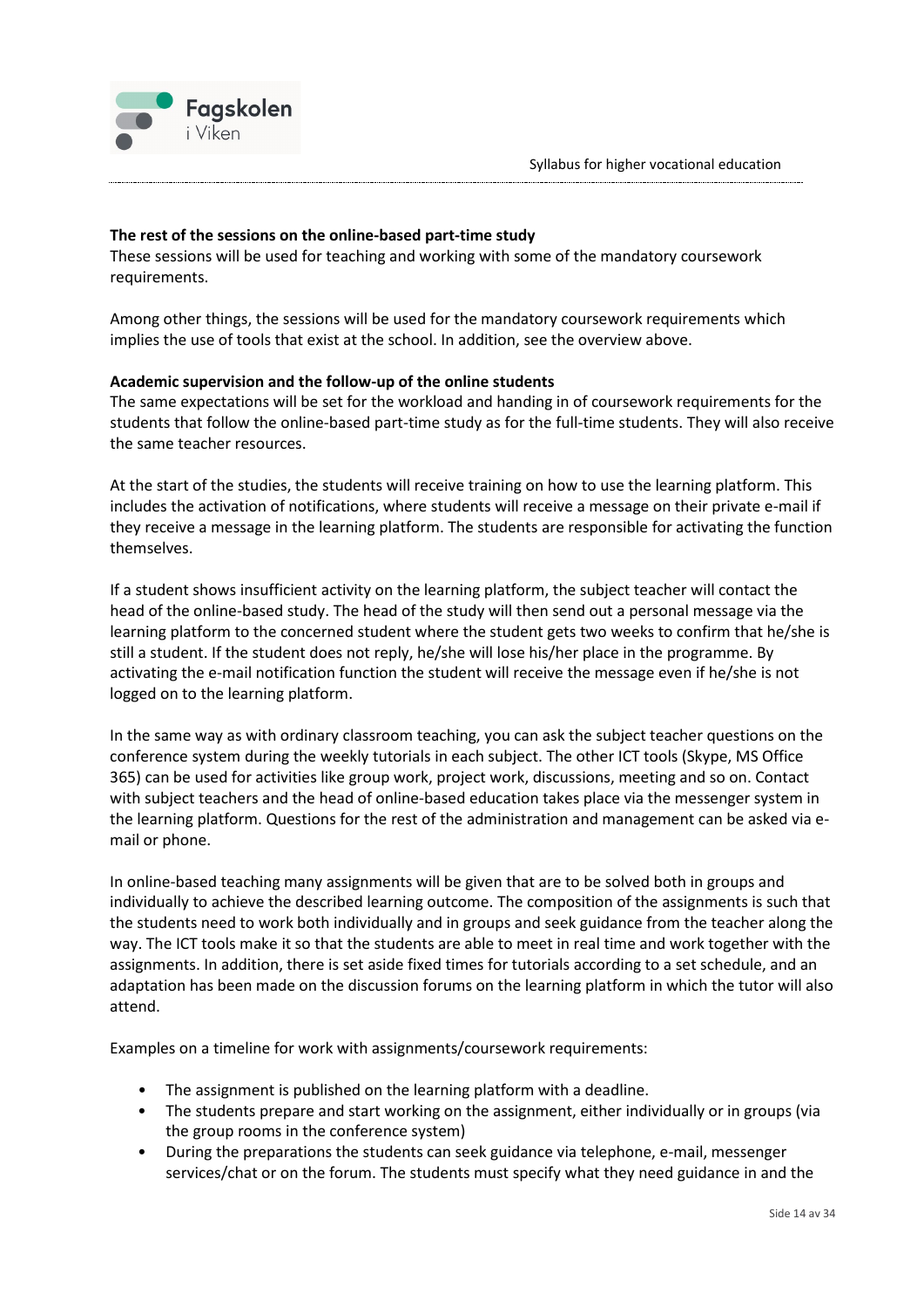

teacher chooses whether he/she will reply verbally via telephone, via a written e-mail, via the learning platform or during student guidance in the conference platform.

- About midway, between the start and the deadline, time is made in the ordinary online-based teaching for group tutorials (in real time) in the assignments.
- After the tutorials, the students will continue their work on the assignment and they can seek guidance up until the deadline, like it is described above
- After the assignment has been handed in, the students will get feedback on what is good and what they need to work on to achieve the learning outcome

#### **Response time for enquiries**

The subject teacher will respond to enquiries by the end of the following workday.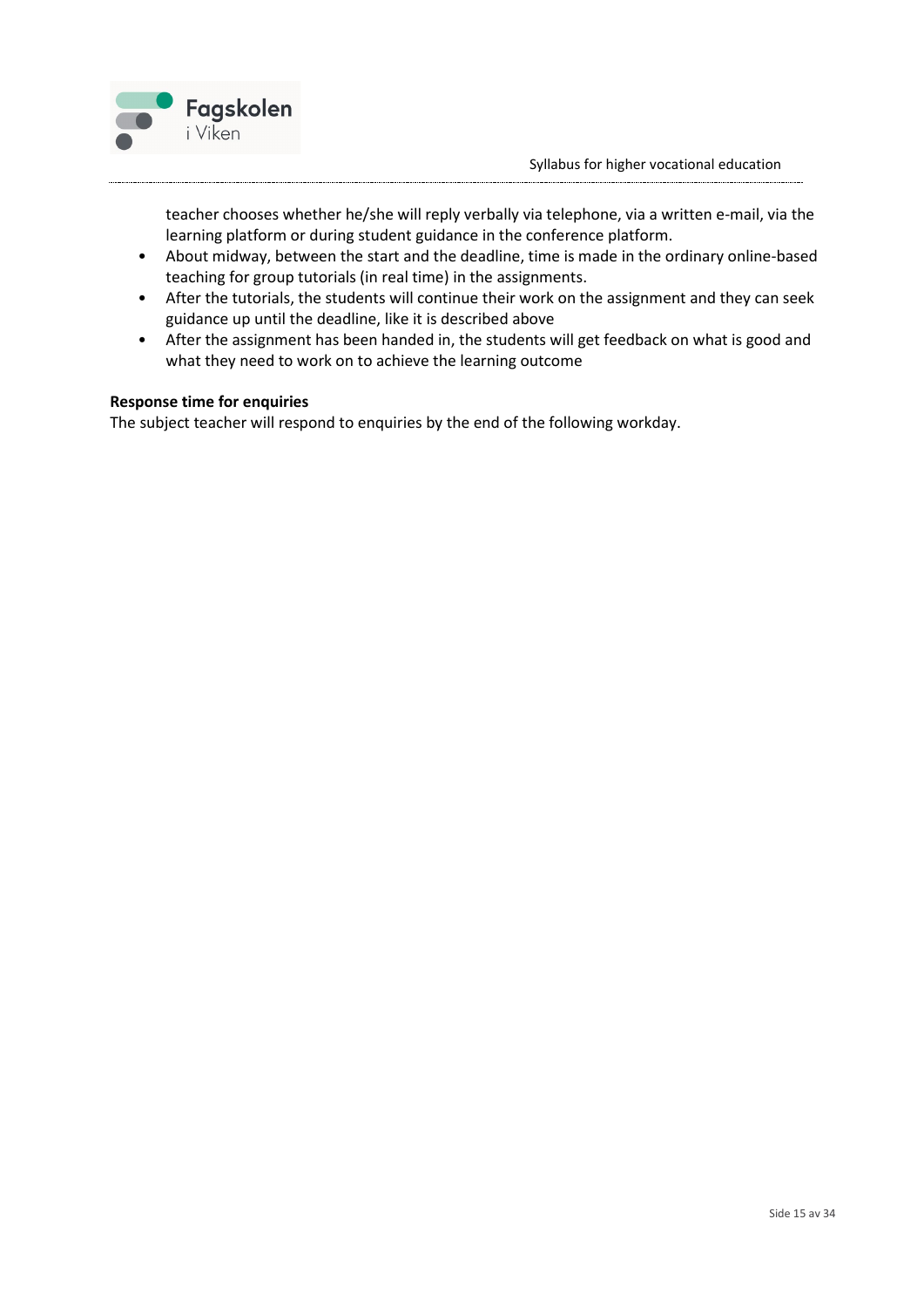

#### <span id="page-15-0"></span>**4.4 Plans**

#### **Course plan**

At the start of each subject, a course plan will be made that shows how the teaching effort is structured. The subject will be taught by a team of teachers appointed for the purpose and will be coordinated by the subject teacher that does most of the teaching in the subject. The plans contain which topics they are going to work with at which time, and which subject teacher is responsible for the activities connected to a topic. It also contains the mandatory coursework requirements and assessment work that are to be completed. The plans describe primarily how each activity is included in the total assessment of the subject, and how large a part of the assessment activities have to be completed and passed to receive a final assessment in the subject. When each assessment activity is to be done will be described in advance with the criteria for assessment.

#### **Activity plan**

In the beginning of each semester activity plans will be made for all groups. These include an overview of all mandatory coursework requirements and assessment work and they give the students an overview of dates for the completion of this work. They give students and teachers a total overview of the workload in the different phases of the learning flow. The activity plans also contain information about other joint activities for the class, such as company visits. The activity plans are accessible for the classes in the learning platform.

#### **Examination plan**

A primary plan to carry out examinations in each semester will be made. The examination system is described in detail in Chapter 5 in the "Regulation of Admission, Study and Examination at Fagskolen i Viken".

#### <span id="page-15-1"></span>**4.5 Documentation**

The grading scale used is one from A to F where A is the best grade and F is failing the subject, or the assessment is pass or fail.

#### **Coursework requirements**

The results and assessments of mandatory coursework requirements are continuously stored on the schools learning platform in electronic portfolios. For each subject the coursework requirements are specified, and these must be completed and passed to receive grades in the subject.

#### **Grades in subjects**

A subject can be made up of one or more topics. When all the topics in the subject have been completed, a final assessment activity will be carried out, and it will be developed and assessed by the subject team together. The result of this, together with the results from the coursework requirements, forms the basis for the subject team's decision on the subject grade. Normally the results of the coursework requirements count for 1/3 of the subject grade, while the final assessment counts for 2/3 of the subject grade.

This is in accordance to the assessment description that is in the course plan. The subject grade is documented on a form specified in the school's quality system and is transferred to the school's administrative system. The subject grade will be posted for the students on the learning platform or by a printout from the administrative system.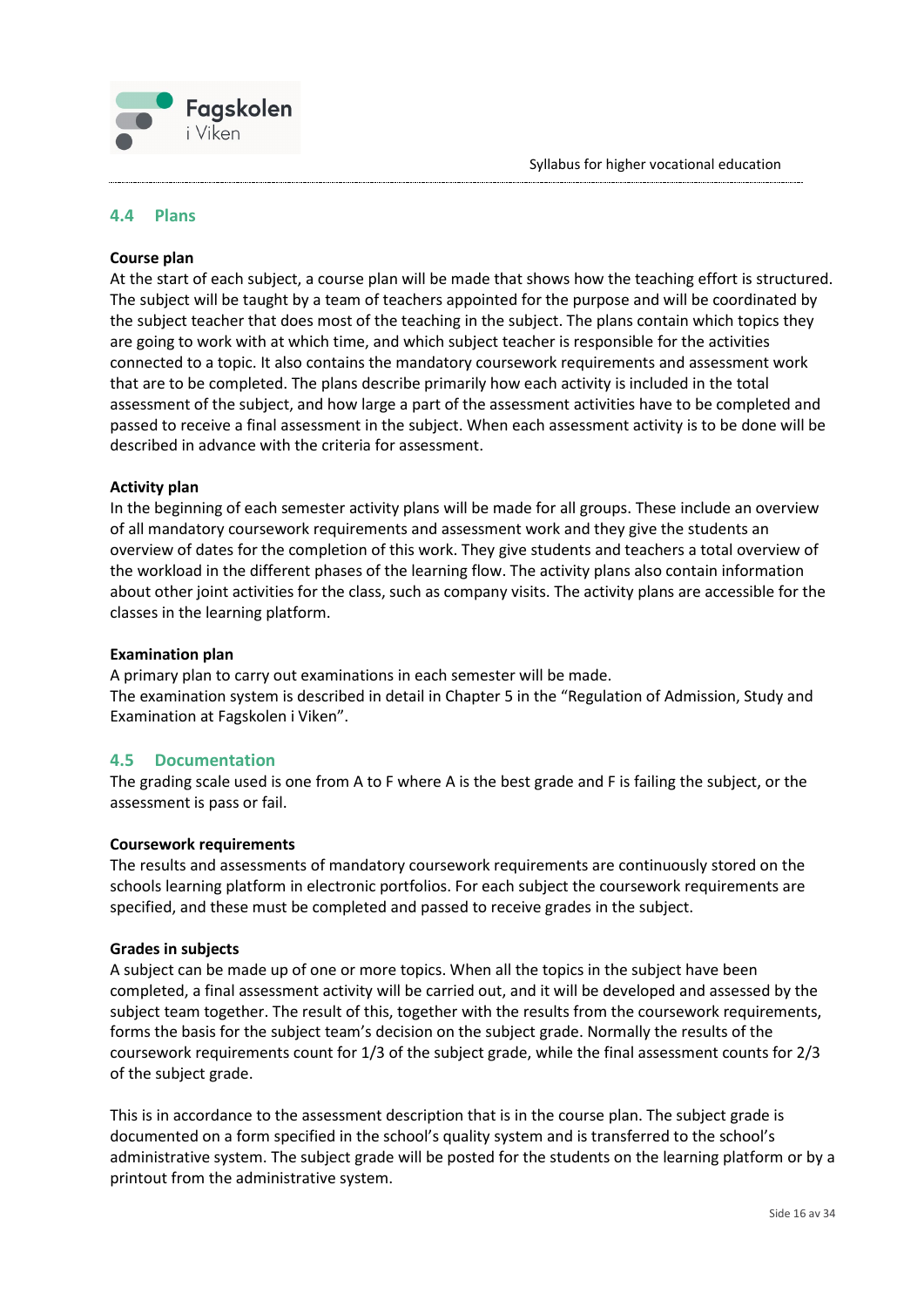

#### **Certificate**

After successfully completing the vocational education, a certificate is issued. When the student has passed all subjects, the certificate is generated from the documentation saved in the school's administrative system. In addition to subject grades, the certificate indicates a description of the main project that has been completed with a possible title such as, for instance, "Engineering Technician" and if applicable, the achieved degree that is in accordance to the Regulation for Higher Education is:

• Degree description for completed vocational education of one to one and a half year's duration (60-90 ECTS) is "Vocational College Degree".

• Degree description for completed vocational education of two-year's duration or more (minimum 120 ECTS) is "Higher Vocational College Degree".

#### **Transcript of records**

Students that end their education without passing all of the subjects will receive a transcript of records.

#### <span id="page-16-1"></span><span id="page-16-0"></span>**4.6 Model of study**

#### 4.6.1 Table 1: Overview of subjects, workload and credits

| Subject                                             | <b>Workload (hrs.)</b> | <b>ECTS</b> |
|-----------------------------------------------------|------------------------|-------------|
| Mountain Trail Biking history, industry and culture | 90                     | 3           |
| Mountain Bike Planning, Design & Management         | 210                    |             |
| <b>Mountain Bike Trail Construction</b>             | 600                    | 20          |
| <b>SUM</b>                                          | 900                    | 30          |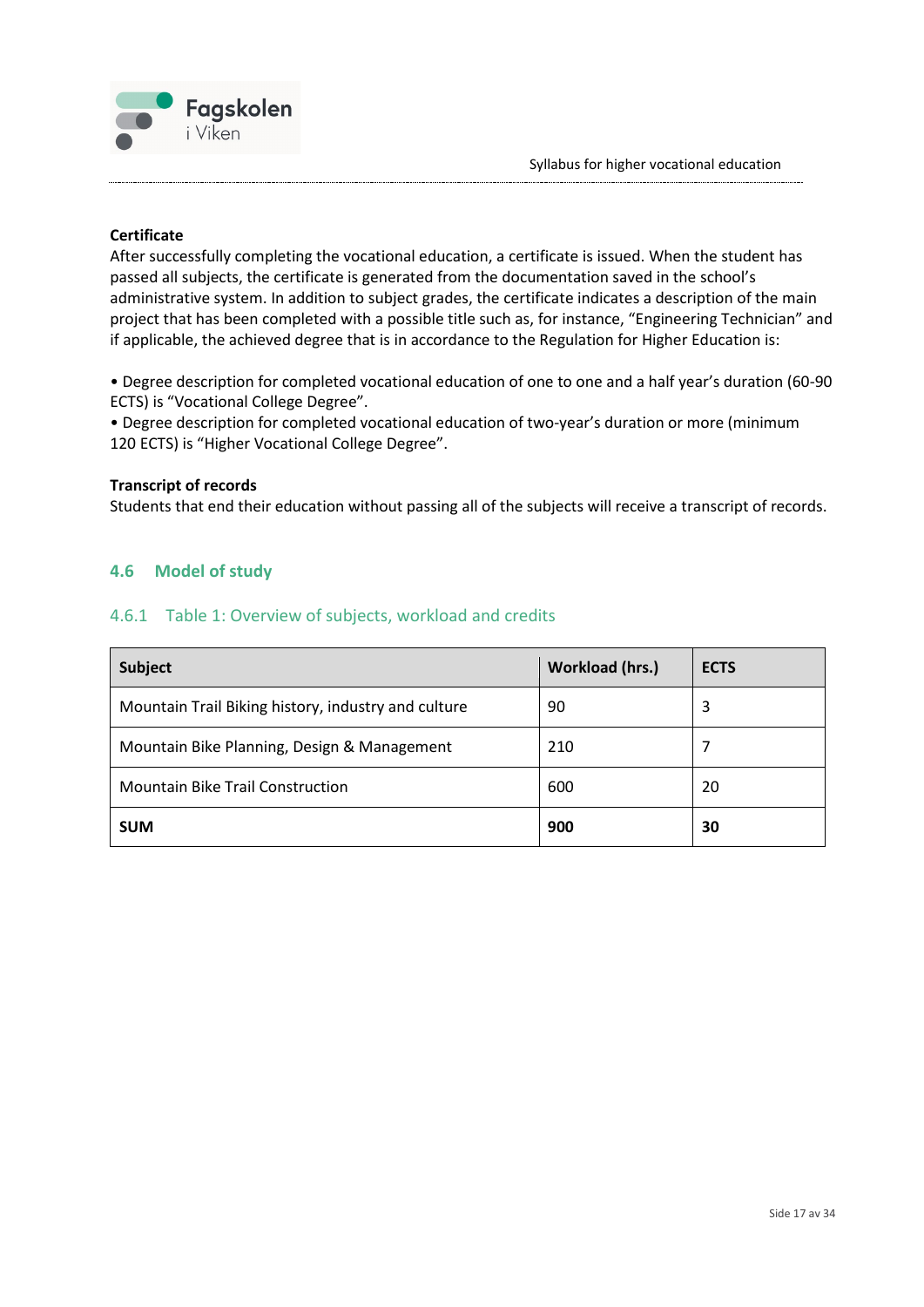

#### <span id="page-17-0"></span>4.6.2 Table 2: Distribution of learning activities in the Mountain Bike Trail Building and Maintenance course (full-time/part-time)

| <b>Learning activities</b>                                | Workload in %    |           |
|-----------------------------------------------------------|------------------|-----------|
|                                                           | <b>Full-time</b> | Part-time |
| Lectures/instruction                                      | 25 %             | 25 %      |
| Field/laboratory work, internship                         | 25 %             | 25 %      |
| Projects, teamwork, presentations, discussions, tutorials | 10%              | 10%       |
| <b>Excursions</b>                                         | 5 %              | 1 %       |
| Self-study                                                | 30 %             | 34 %      |
| <b>Examinations/tests inclusive preparations</b>          | 5 %              | 5 %       |

Teacher-controlled activities amount to 540 hours yearly, which is equivalent to 60% of the total workload.

The goal of the teaching is that each student will experience a high level of achievement of the learning outcomes as they are primarily described, and for each subject. This is achieved through different learning strategies that involve a variation of teaching methods and learning activities.

#### <span id="page-17-1"></span>**4.7 Campus-based and online part-time courses**

The full-time study and the online-based part-time study have the same closing date for applications and the same starting date.

The full-time study lasts for one semester of the academic year, while the online-based part-time study is for two semesters and lasts one academic years. This means that the full-time study and the onlinebased part-time study are taught in separate groups and have a course of study independent of each other.

Campus-based and online part-time studies is organised and conducted as described in chapter 4.4.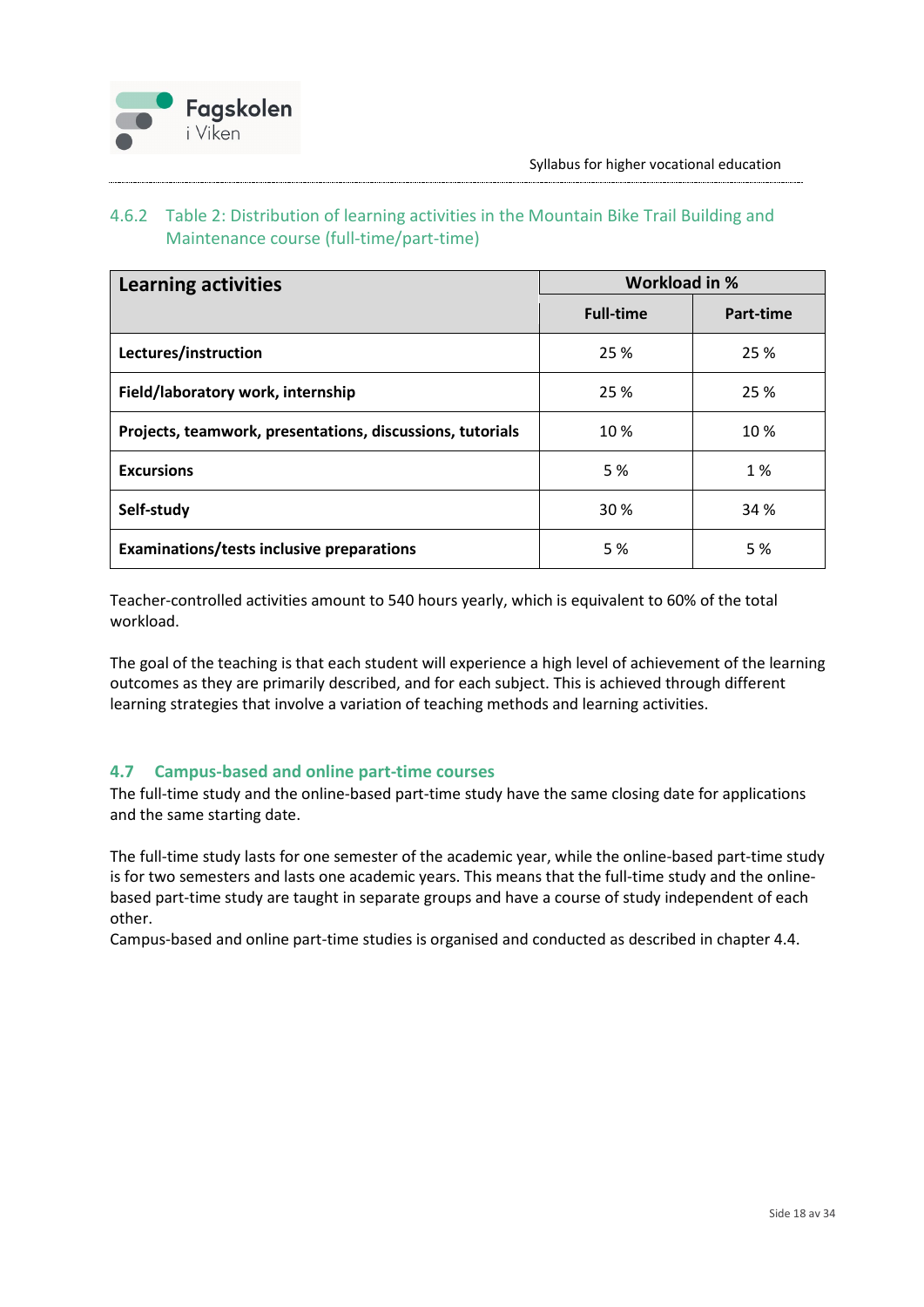

#### <span id="page-18-0"></span>4.7.1 Table 3: Distribution of learning activities on campus conventions in the online course model

| Learning activities per subject                                                        | <b>Workload</b> |              |
|----------------------------------------------------------------------------------------|-----------------|--------------|
|                                                                                        | Ca. %           | <b>Hours</b> |
| Lectures/instruction                                                                   | 25 %            | 8            |
| Field/laboratory work, internship<br>(preparations and finishing work is done at home) | 50 %            | 16           |
| Projects, teamwork, presentations, discussions, tutorials                              | 13 %            | 4            |
| <b>Excursions</b>                                                                      | 12%             | 3            |
| <b>Administrative time</b>                                                             |                 |              |

#### <span id="page-18-1"></span>4.7.2 Table 4: Overview of subjects, ECTS' and examinations

| <b>Subjects</b>                                                  | <b>ECTS</b> | <b>Grading system</b>                                                | <b>Examination form</b>                                               |
|------------------------------------------------------------------|-------------|----------------------------------------------------------------------|-----------------------------------------------------------------------|
| <b>Mountain Trail Biking</b><br>history, industry and<br>culture | 3           | Grading scale $A - F$ ,<br>were A is best grade<br>and F is failing. | Portfolio assessment.                                                 |
| <b>Mountain Bike</b><br>Planning, Design &<br>Management         | 7           | Grading scale $A - F$ ,<br>were A is best grade<br>and F is failing. | Portfolio assessment.                                                 |
| Mountain Bike Trail<br>Construction                              | 20          | Grading scale $A - F$ ,<br>were A is best grade<br>and F is failing. | Portfolio assessment.<br>The subject has Main Project<br>Examination. |

#### <span id="page-18-2"></span>**4.8 Assessment work**

The topic plan is to contain a detailed overview of the assessments that are to take place during the learning flow.

The topics will be assessed along the way and at the end in accordance with the portfolio assessment model described in the "Regulation of Admission, Study and Examination at Fagskolen i Viken" §4-3 (which will be referred to as the Regulation from now on). See also the description in "Form of assessment" in the descriptions of the different topics in Chapter 5.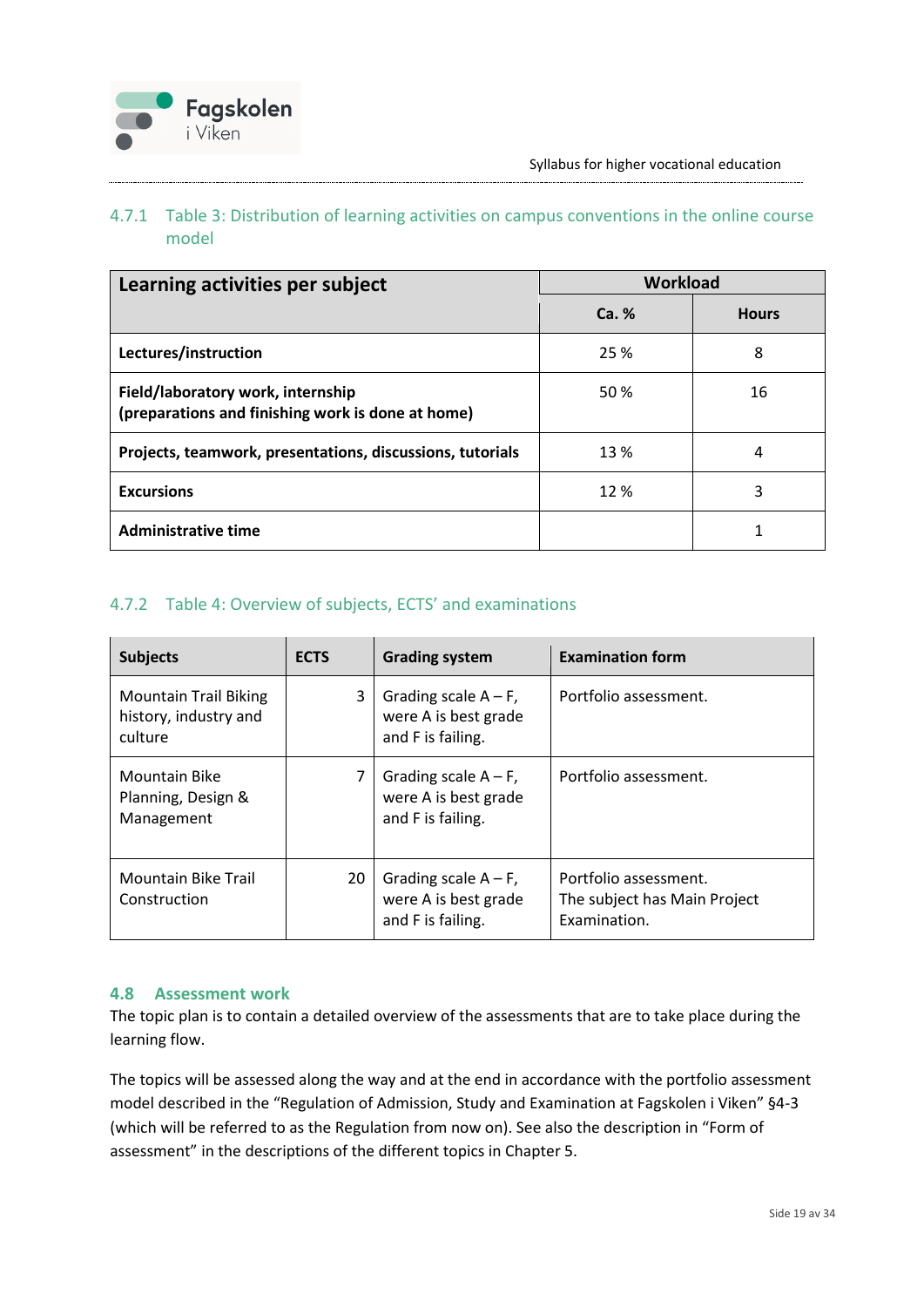

| <b>Topic</b>                                                     | <b>Credits</b> | Assessment                                                                                 | Form of assessment                                                                 |  |
|------------------------------------------------------------------|----------------|--------------------------------------------------------------------------------------------|------------------------------------------------------------------------------------|--|
| <b>Mountain Trail Biking</b><br>history, industry and<br>culture | 3              | Grading on a scale of<br>A-F where A is the best<br>grade and F is failing<br>the subject. | Portfolio assessment                                                               |  |
| <b>Mountain Bike</b><br>Planning, Design &<br>Management         |                | Grading on a scale of<br>A-F where A is the best<br>grade and F is failing<br>the subject. | Portfolio assessment                                                               |  |
| <b>Mountain Bike Trail</b><br>Construction                       | 20             | Grading on a scale of<br>A-F where A is the best<br>grade and F is failing<br>the subject. | Portfolio assessment.<br>The subject has<br>mandatory Main<br>Project Examination. |  |

#### <span id="page-19-0"></span>4.8.1 Table 5: Overview of subjects, credits and assessment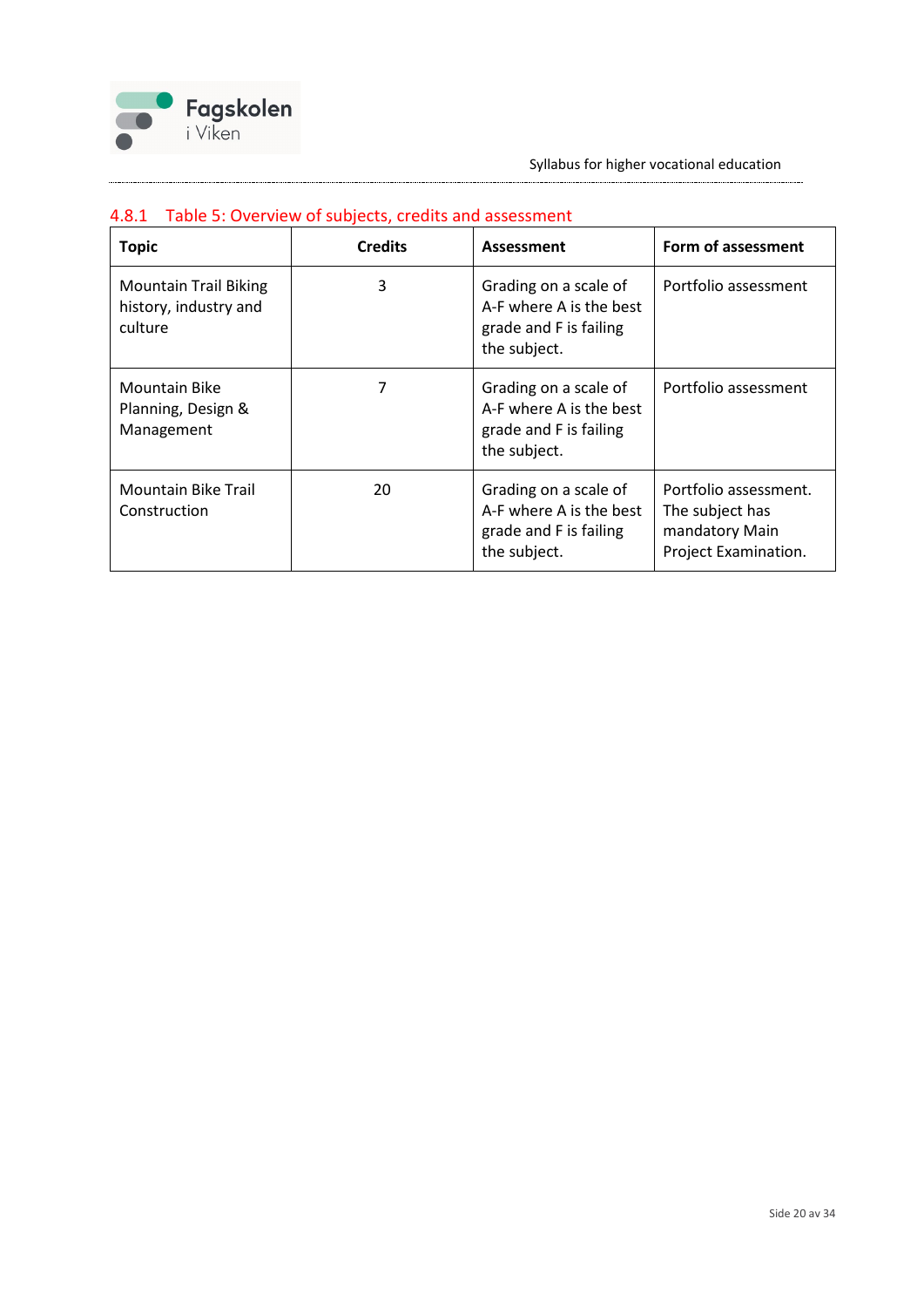

## <span id="page-20-0"></span>**5 Study content**

#### <span id="page-20-1"></span>5.1.1 Table 6: Subjects and themes

| <b>Subject</b>                                         | <b>ECTS</b> | <b>Themes</b>                                                                                                                                                                                                             |
|--------------------------------------------------------|-------------|---------------------------------------------------------------------------------------------------------------------------------------------------------------------------------------------------------------------------|
| Mountain Trail Biking history,<br>industry and culture | 3           | Mountain Biking in the Society<br>$\bullet$                                                                                                                                                                               |
| Mountain Bike Planning, Design &<br>Management         | 7           | Rider Experience<br>$\bullet$<br><b>Facility Management</b><br>$\bullet$<br>Planning & Design<br>$\bullet$<br><b>Presentation of Design</b><br>$\bullet$<br><b>Project Management</b>                                     |
| <b>Mountain Bike Trail Construction</b>                | 20          | <b>Construction Management</b><br>$\bullet$<br>The Essentials<br>$\bullet$<br><b>Construction Techniques</b><br>$\bullet$<br>Post Build<br>$\bullet$<br><b>Ongoing Management</b><br>$\bullet$<br>Internship<br>$\bullet$ |
| Total                                                  | 30          |                                                                                                                                                                                                                           |

The syllabus for the education programme Mountain Bike Trail Building and Maintenance consists of three subjects. The subjects are composed of central themes for the Mountain Bike Trail area. Some of the themes is based upon other to give the students a wide competence in the subject area.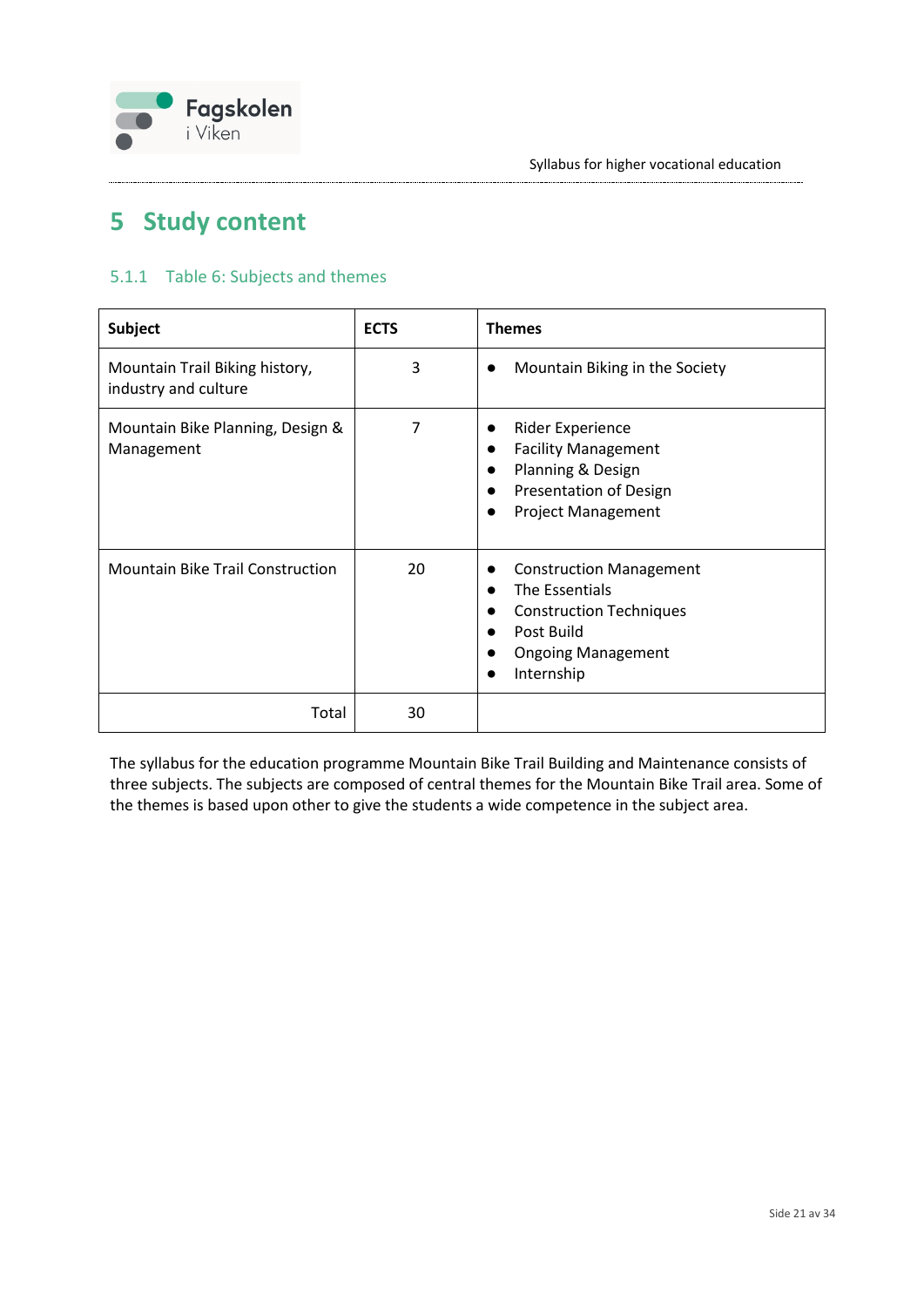

#### <span id="page-21-0"></span>5.1.2 Learning outcomes

| Subject code:    |                                                        |         |           |                                                        |
|------------------|--------------------------------------------------------|---------|-----------|--------------------------------------------------------|
| Subject:         | Mountain Trail Biking history,<br>industry and culture | Themes: | $\bullet$ | Mountain Trail Biking history,<br>industry and culture |
| ECTS:            | 3                                                      |         |           |                                                        |
| <b>Workload:</b> | 90 hours                                               |         |           |                                                        |

#### **Learning Outcome**

#### **Knowledge**

The candidate knows:

- The role of mountain bike culture in a historical and contemporary context
- About the industry and what drives the development of mountain bike products
- About who the key stakeholders are
- About mountain biking's positive influence on health, tourism, local communities
- The background, and understand the reasons, for a sustainable development of mountain biking trails and facilities
- The challenges regarding unauthorized trails and respective measures

#### **Skills**

The candidate is able to:

- Explain the mountain biking history and position in the society
- Explain the aspects of sustainability and how it affects the mountain biking activity
- Find and refer to information and vocational material and assess its relevance to a mountain biking issue
- Analyse a situation regarding unauthorized trails and recommend specific measures

#### **Competence**

The candidate is responsible for:

- Understanding the ethical principles that apply in the mountain biking activity/industry
- Application of an ethical attitude in relation to the practising of his/her discipline
- Building relations with his/her peers, also across discipline boundaries, and with external target groups
- Exchanging points of view with others with or without a background in mountain biking and participate in discussions about the development of good practice
- Contributing to organisational development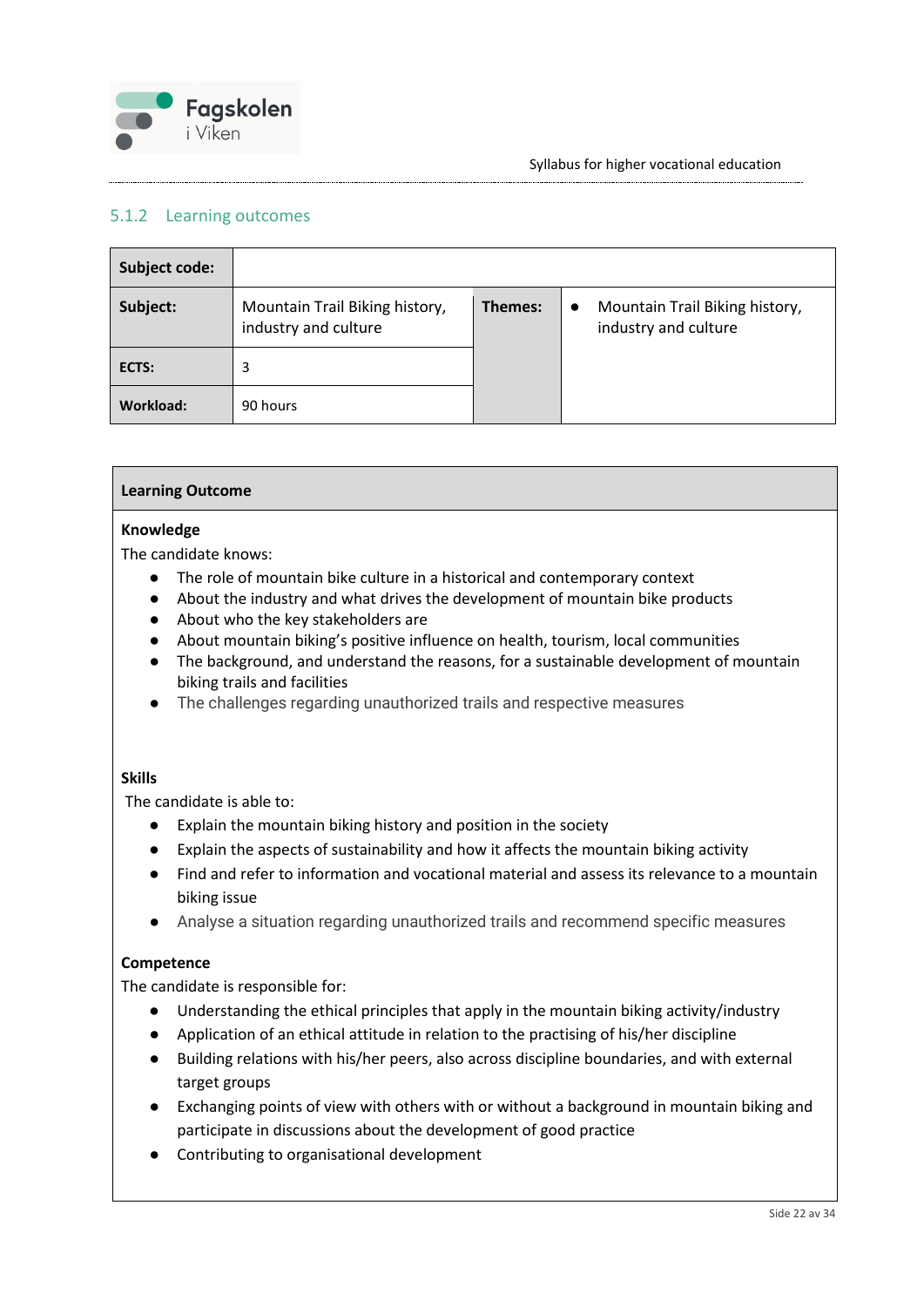



#### **Mountain trail biking history, industry and culture**

- History of trails
- MTB in sports and recreation
- MTB as an industry
- MTB in the society
- Sustainability

#### **Assignments**

**Content**

- Mandatory assignments including essays and documentation of other student works to be added to the portfolio
- The students will be given a thorough feedback on the assignments and the grading pass/fail
- All assignments must be passed to be admitted to examination

#### **Learning activities**

- Lectures/ instruction
- Field studies/practical exercises
- Digital work forms
- Projects, teamwork, presentations, discussions, tutorials
- Excursions
- Self-study
- Assignments

#### **Assessment**

● Portfolio assessment. The portfolio for assessment must contain documentation of mandatory activities, a log and reflection notes. All mandatory activities must be approved for subject grading to take place. The subject grade is based on the content of the portfolio.

#### **Literature**

● TBA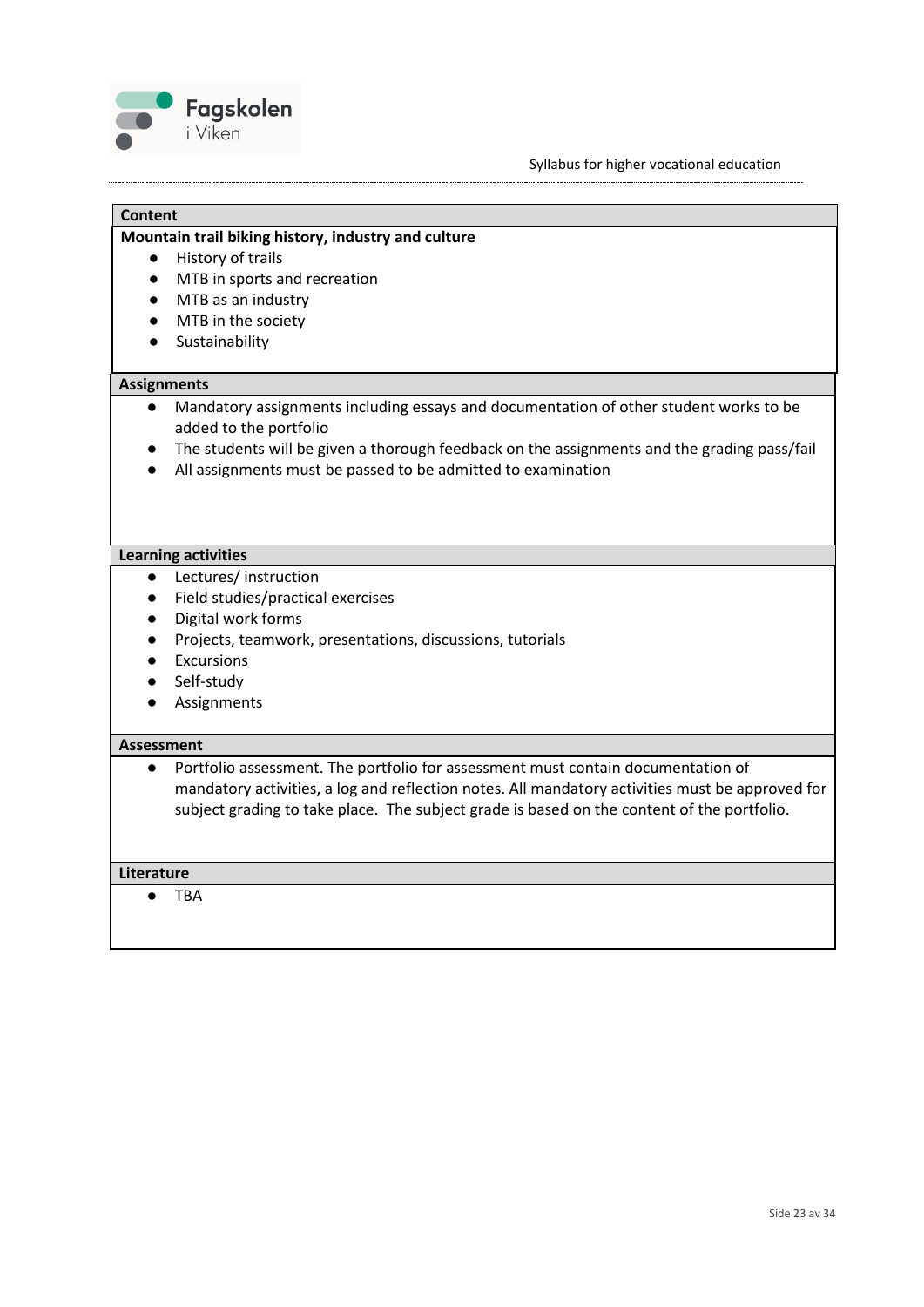

Syllabus for higher vocational education

| Subject code: |                                                                  |                      |                                                    |
|---------------|------------------------------------------------------------------|----------------------|----------------------------------------------------|
| Subject:      | <b>Mountain Bike Planning,</b><br><b>Design &amp; Management</b> | Themes:<br>$\bullet$ | Rider Experience<br><b>Facility Management</b>     |
| ECTS:         |                                                                  |                      | Planning & Design<br><b>Presentation of Design</b> |
| Workload:     | 210 hours                                                        |                      | <b>Project Management</b>                          |

#### **Learning Outcome**

#### **Knowledge**

The candidate knows:

- The customer journey of a mountain biker in recreation and tourism and the respective contribution to the value chain
- The different trail typologies and difficulties and that there could be different approaches in different countries
- The general concepts of Trail User Management
- The general concepts of risk management
- The various types of trail (head) amenities
- The concept and added value of a vision, feasibility study and a masterplan.
- The relevant basics of environmental, legal, and spatial planning factors of all aspects of the trail design process
- About all aspects of the trail construction process
- About trail types, features and construction guidelines
- About trail user types and experience goals
- About concepts, theories, models, processes, and tools that are used in planning, design, and management of mountain biking trail facilities
- can assess his/her own work in relation to the applicable norms and requirements
- About concepts, theories, models, processes, and tools that are used in planning, managing and assessment of a project
- About the different mountain bike disciplines and trails connected to them
- Most common motivational factors for riding

#### **Skills**

The candidate is able to:

- Perform a life cycle assessment of a mountain biking trail facility
- Recognize the concepts associated to trail maintenance and how does this maintenance affect risk management
- Recognize how the various types of trail (head) amenities have added value to the trail
- Identify accompanying measures such as visitor guidance, communication and signaling.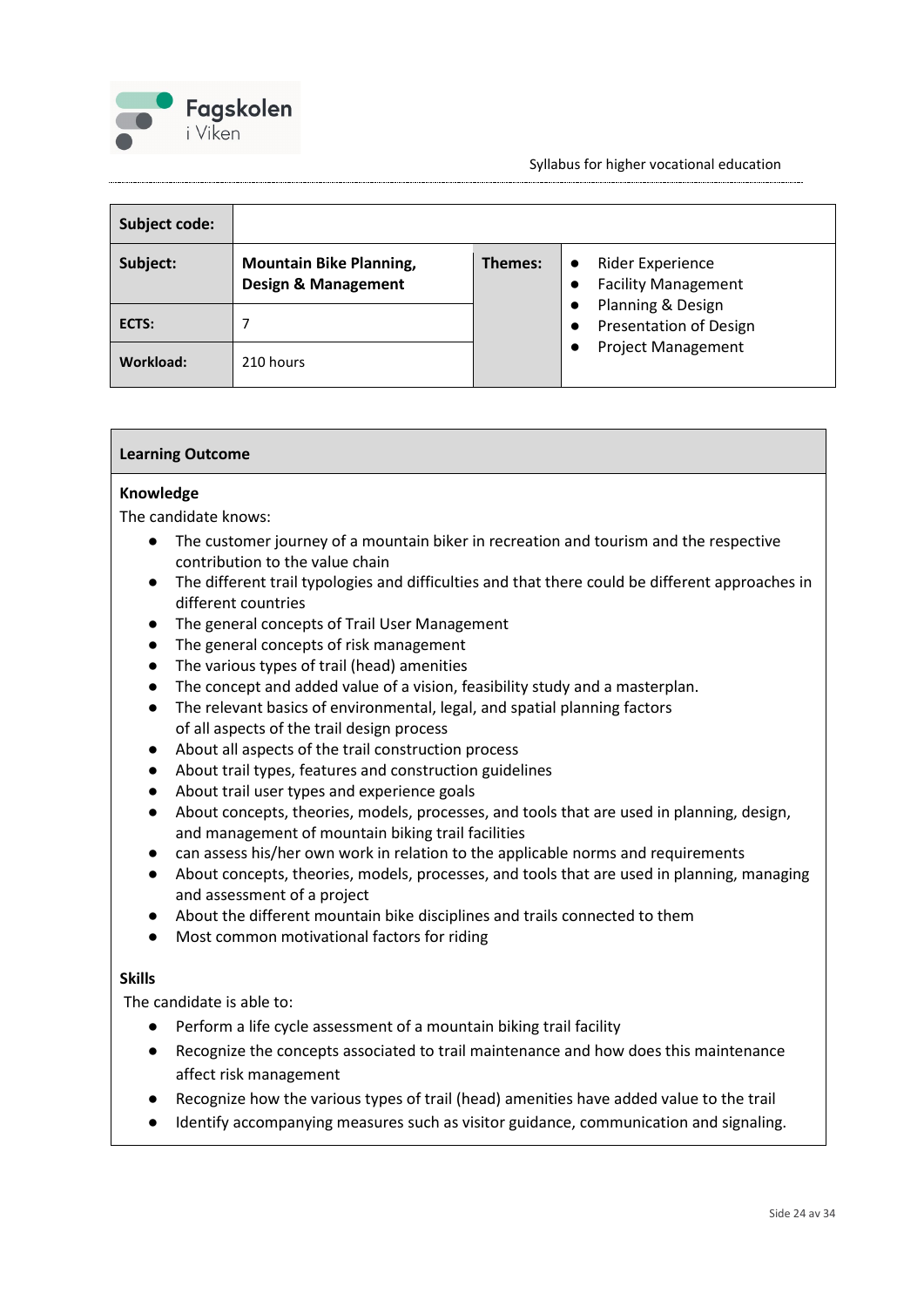

- Design a trail in the field, considering the feasibility study/masterplan; the restrictions from environment, legislation and spatial planning, the target group's needs, and the given budget
- Define trail specifications such as difficulty, length, width, import depth, feature size and material quantities.
- Create a documentation with relevant information on trail design and trail specification
- Make calculations (type and quantity of materials needed) per project, based on scope & complexity
- Identify intersections and other critical areas of the trail and present solutions
- Analyse and present geospatial data
- Translate design into (simplified) visualization of the project
- Assess his/her own work in relation to the applicable norms and requirements
- Plan, manage and assess a project

#### **Competence**

The candidate is responsible for:

- Planning, design, and management of a mountain bike trail facility alone or as part of a group and in accordance with ethical requirements and principles
- Exchanging points of view with others with a background in the trade/discipline and participating in discussions about the development of good practice
- Contributing to organisational development
- Application and evaluation of relevant literature, theories, policy proposals, and recommendations
- Planning and managing projects alone or as part of a group and in accordance with ethical requirements and principles

#### **Content**

#### **Rider Experience**

- Target group
- Customer Journey / Value Chain
- **Trail Typology**
- Trail difficulty grading system

#### **Trail User Management**

- Managing mountain bikers
	- o Principles of user management
	- o Coexistence vs. bike specific facilities
	- o Tracking User Numbers
- **Information** 
	- o Signage
	- o Trail difficulty rating systems
	- o Rules of the trail
	- o Online communication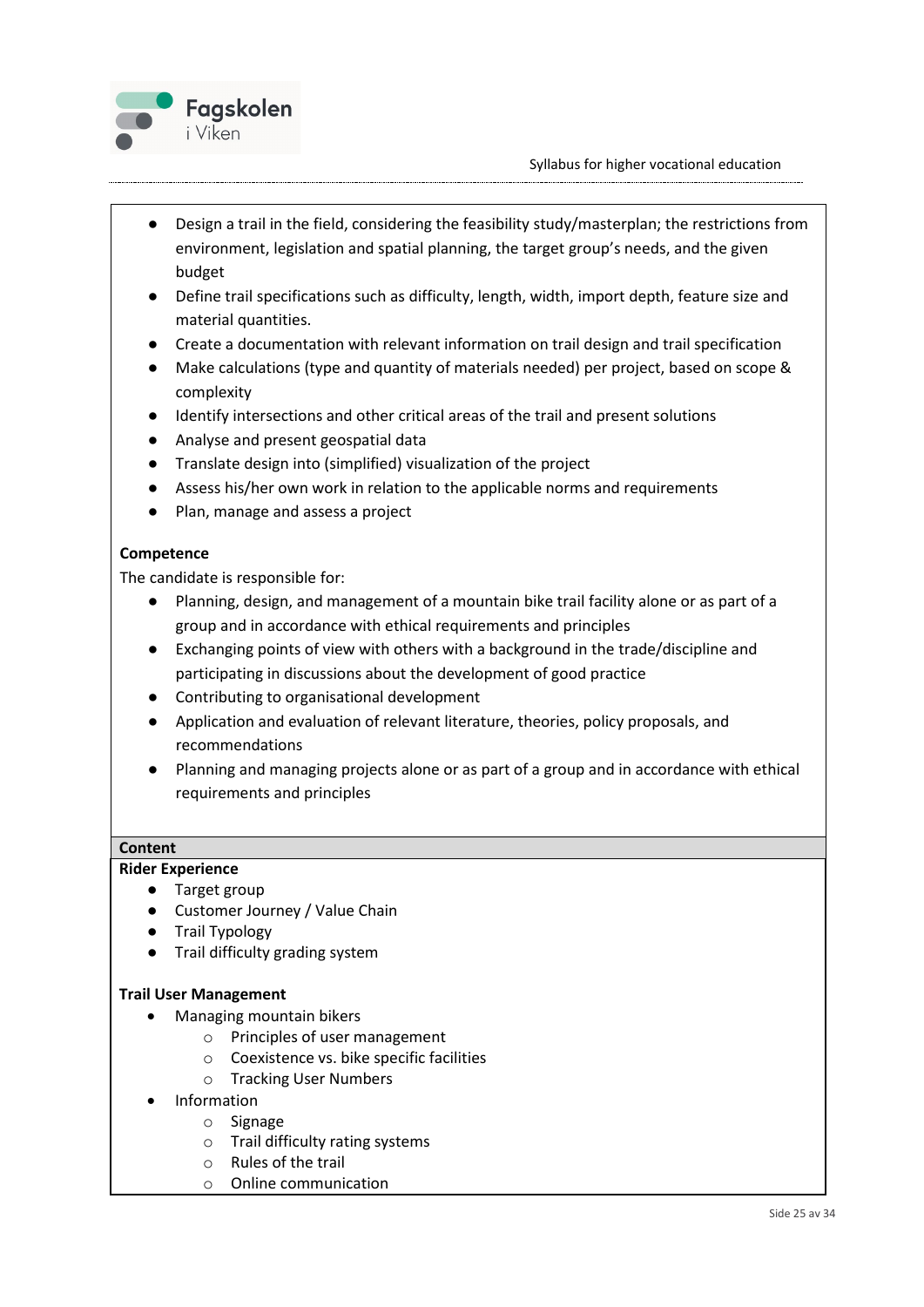

- Other management tools
	- o Physical installations: fencing/chicanes

#### **Risk Management**

- Principles of risk management
	- o Legislation
	- o Responsibilities
	- o Implications for risk management
- Managing risk in mountain biking
	- o Plan: Risk analysis
	- o Do: Organization and funding
	- o Check: Inspection and monitoring
	- o Record: Reporting safety work and incidents
	- o Act: Ongoing maintenance
	- o Emergency Response Plan (Incl. working with local health services)
- Creating awareness
	- o Information
	- o Trail signage and grading
	- o Rules of the trail

#### **Trail head amenities**

● Examples: Bike wash, parking, repair, rental, rest zones, food and beverages, uplift service

#### **Facility Management**

- Trail User Management
- Risk Management
- Trail (head) amenities

#### **Planning & Design**

- Feasibility Study and Masterplan
- Spatial Planning
- Trail Design
- Environment
- Legislation
- Trail specification

#### **Presentation of Design**

- Translating design to construction documents
- Presenting the desing to the client / stakeholders
- Micro design inc TTF's
- Post-build processes
- Stakeholder Interface

#### **Marketing/actication**

- Product strategy
- Place strategy
- Price strategy
- Promotion strategy
- Market research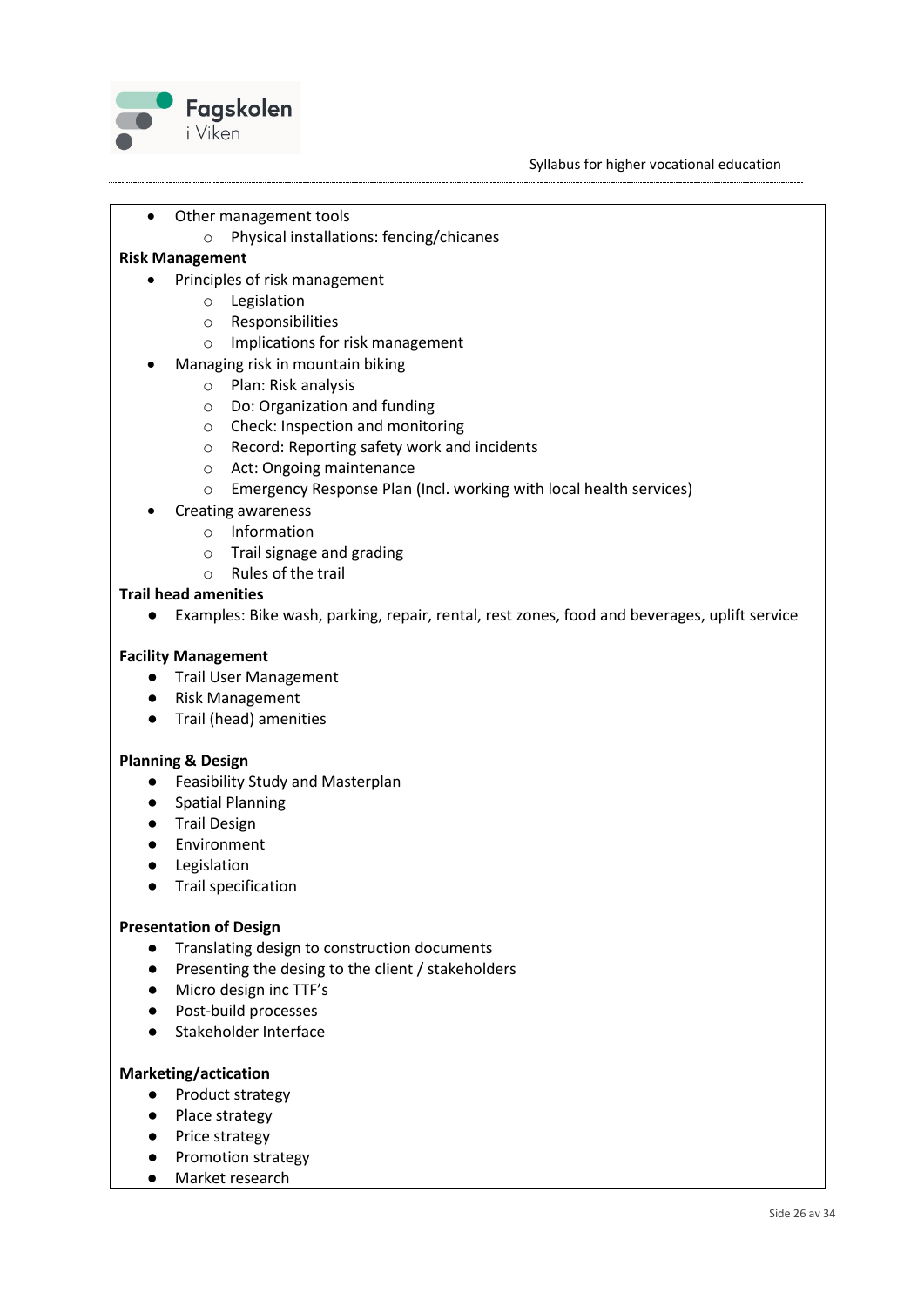

Syllabus for higher vocational education

- Marketing plans
- Consumerism
- Personal branding

#### **Project Management**

- Funding
- Health and safety
- Stages of Project Management
- Contract Management
- Tendering Processes
- Stakeholder management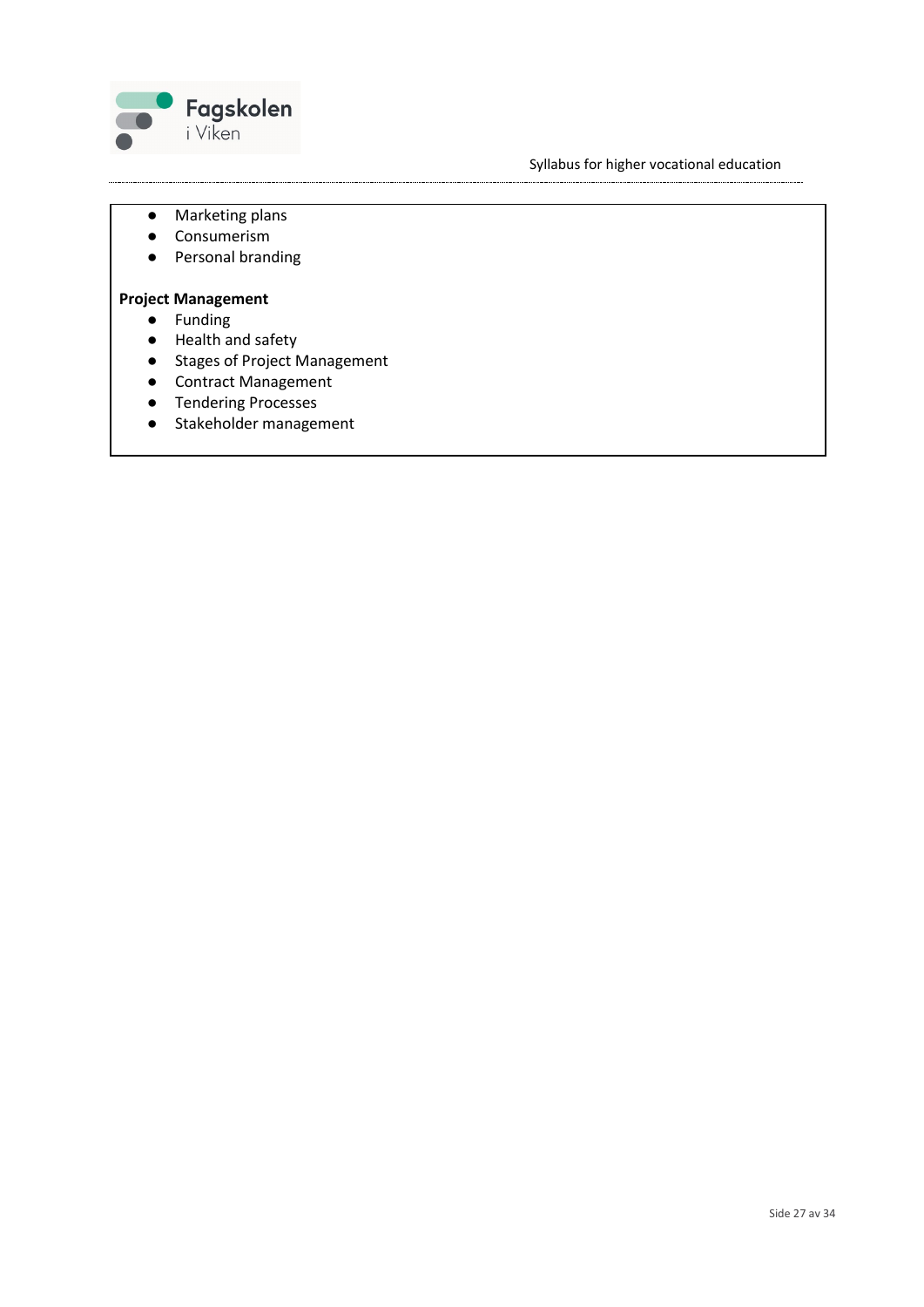

| Subject code: |                                            |                      |                                                                   |
|---------------|--------------------------------------------|----------------------|-------------------------------------------------------------------|
| Subject:      | <b>Mountain Bike Trail</b><br>Construction | Themes:<br>$\bullet$ | <b>Construction Management</b><br>The Essentials                  |
| ECTS:         | 20                                         |                      | <b>Construction Techniques</b><br>Post Build                      |
| Workload:     | 600 hours                                  |                      | <b>Ongoing Management</b><br>$\bullet$<br>Internship<br>$\bullet$ |

#### **Learning Outcome**

#### **Knowledge**

The candidate knows:

- Applicable construction, design, and management regulations
- About concepts, theories, regulations, models, processes, and tools related to HSE (Health Safety and Environment) that are used in mountain bike trail construction
- About concepts, theories, regulations, models, processes, and tools related to the different building techniques that are used in mountain bike trail construction
- About the properties and characteristics of different soil types and how this affects the construction of an MTB trail
- About different contract models (related to build models) and what tasks are best suited for professionals and/or volunteers
- About leadership styles and group dynamics
- About the most common cost items of trail projects (real cost) and payment structures
- About which topics and logistics to address in an operations and management (O&M) plan
- About the fundamental building techniques in creating an MTB trail
- The steps to hand over the trail to the users/owners
- About the various types of equipment and methods for tracking users
- The general procedures and methods associated to the Quality Control of the trail
- The various methods and channels to market an MTB trail operation

#### **Skills**

The candidate is able to:

- Plan and conduct HSE instructions
- Assess HSE issues on a construction site
- Apply interpersonal skills, decision making, conflict management, and are capable to define roles and responsibilities
- Make an accurate estimate of project cost
- Adapt an O&M plan to the type of trail facility and the size of a project
- Train local workforce in trail inspection and maintenance
- Apply trail principles and techniques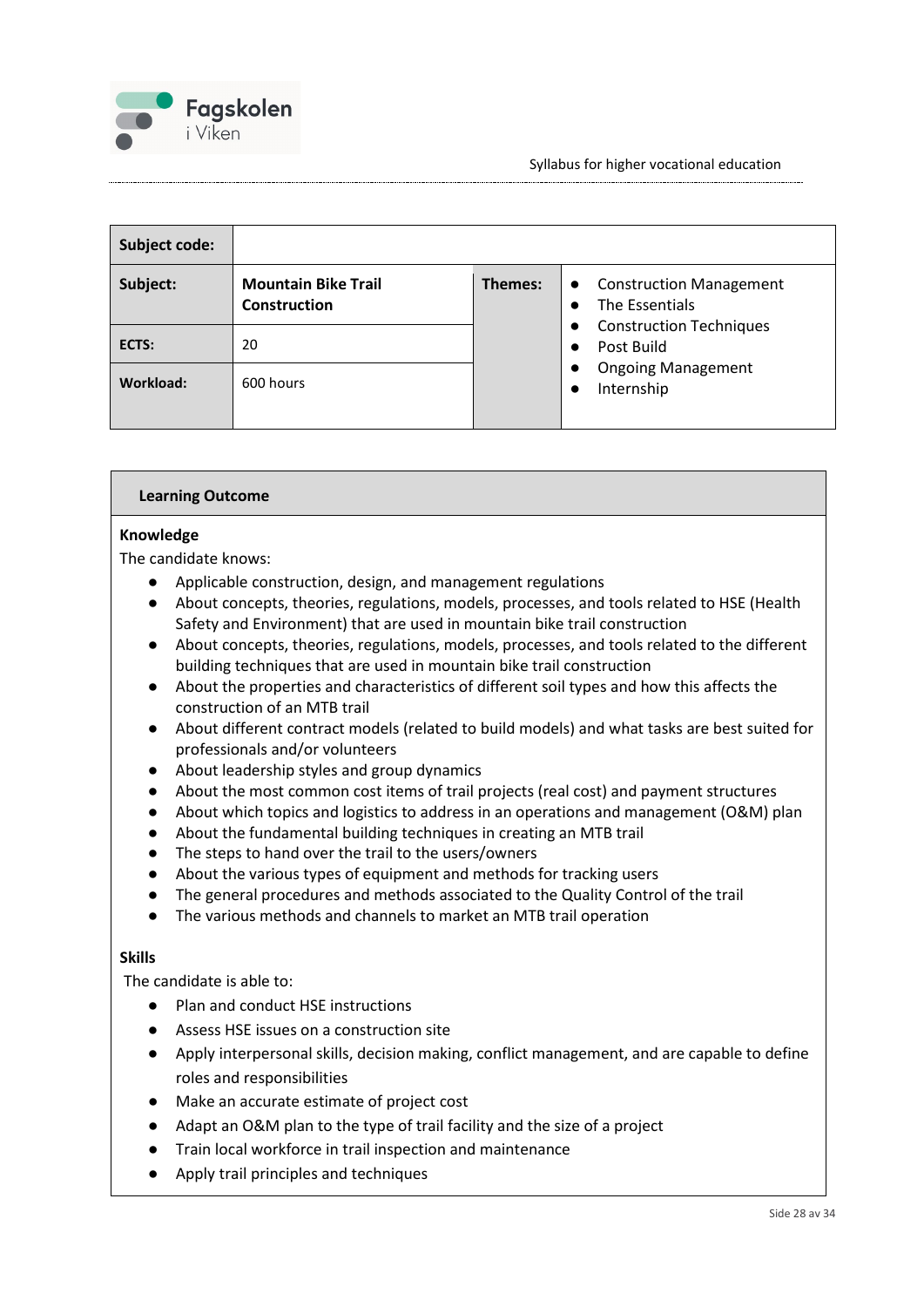

- Apply vocational knowledge to practical and theoretical problems in Mountain Bike Trail Construction
- Master relevant vocational tools, materials, techniques, and styles in Mountain Bike Trail Construction
- Find information and material that is relevant to a vocational problem
- Study a situation and identify subject-related issues and what measures need to be implemented
- Develop a guidance document that secures a safe hand over process
- Inspect and maintain different types of mountain bike trails
- Execute the recording of the Health & Safety Plan
- Correlate the user numbers to the quality control

#### **Competence**

The candidate is responsible for:

- Assessing his/her own work in relation to the applicable norms and requirements
- Applying different leadership styles and create positive group dynamic and safe learning environment
- Planning, design, and management of a mountain bike trail construction project alone or as part of a group and in accordance with ethical requirements and principles and the needs of selected target groups
- Applying essential trail principles appropriately and safely with consideration for site specific factors and desired outcomes
- Understanding and communicating the connection between inspection and maintenance and safety protocol to both professionals and volunteers
- Understanding the ethical principles that apply in the trade/ field of work
- Having an ethical attitude in relation to the practising of his/her discipline
- Building relations with his/her peers, also across discipline boundaries, and with external target groups
- Developing work methods of relevance to practising Mountain Bike Trail Construction
- Analysing the user numbers and adapt the marketing strategy accordingly

#### **Content**

#### **Construction Management**

- Health and Safety on Site
- Contract Management
- Leadership & Group Dynamics
- **Budget Planning**
- Developing the Operations and Maintenance Plan
- Handover Processes

#### **The Essentials -** Trail Elements

● Drainage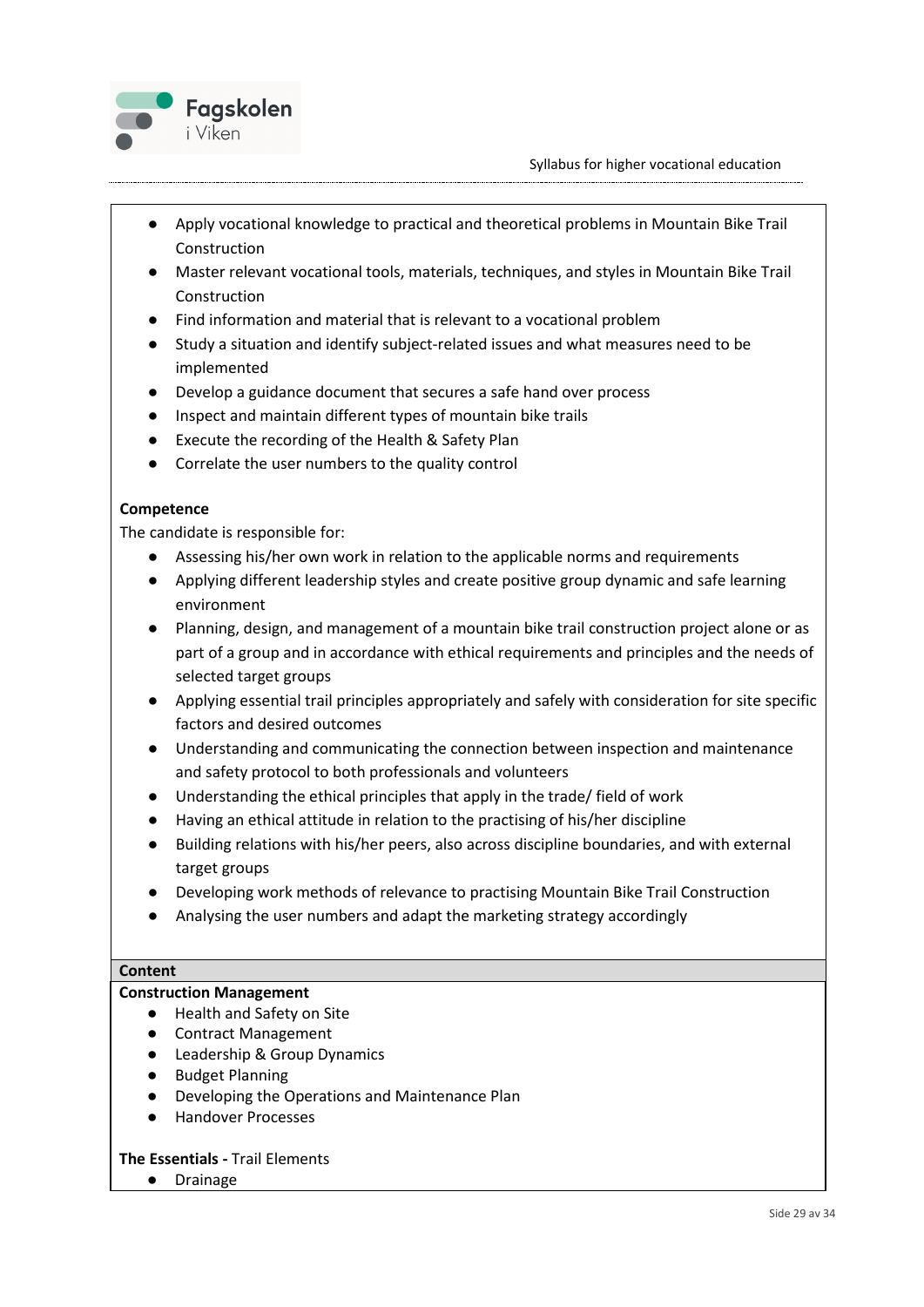

- Entry/Exit points & Fall zones
- Flow, fun & play
- Terrain dynamics
- Materials
- Speed management
- Adaptive Bike Guidance
- Revegetation and protection of the vegetations
- Corridor Clearing
- Trail Compaction
- Overview of the different Tools & Machinery and their uses

#### **Construction Techniques**

- Adoption / adaption of existing trail (walker/hiker etc)
- Rake and Ride
	- o Flag the trail corridor
	- o Clear the corridor (brashing trees, removing trail debris)
	- o Removing the top soil
	- o Technicality of the trail
	- o Berms (catch)
	- o Trail compaction
	- o Water management (trail flow)
	- o Fall zones
	- o Exit point(s)

#### ● Hand Built

- o Flag the trail corridor
- o Clear the corridor (consider width and depth of trail)
- $\circ$  Roughing the trail out bench cut vs fall line
- o Additional or different soil/material required (sourcing stones, logs/trees(?) and 'borrow' pits)
- o Technicality of trail meeting user expectation
- o Trail features (berms, drops, steepness, rocks/rock gardens)
- o Adaptive trail bikes consider their needs
- o Water management (trail flow, pipes culverts, ambush drains)
- o Trail compaction (shovels, macleods)
- o Fall zones
- $\circ$  Exit and entry point(s)
- **Machine Built** 
	- o Flag the trail corridor
	- o Clear the corridor (consider tree & boulder removal)
	- o Fall zones
	- o Water management (trail flow, ditches, pipes culverts, ditch intercepts, ambush drains, French drains, cut off drain, cross drains)
	- o Trail structure (formation, base, top layer/finish)

#### **Post Build**

● Maintenance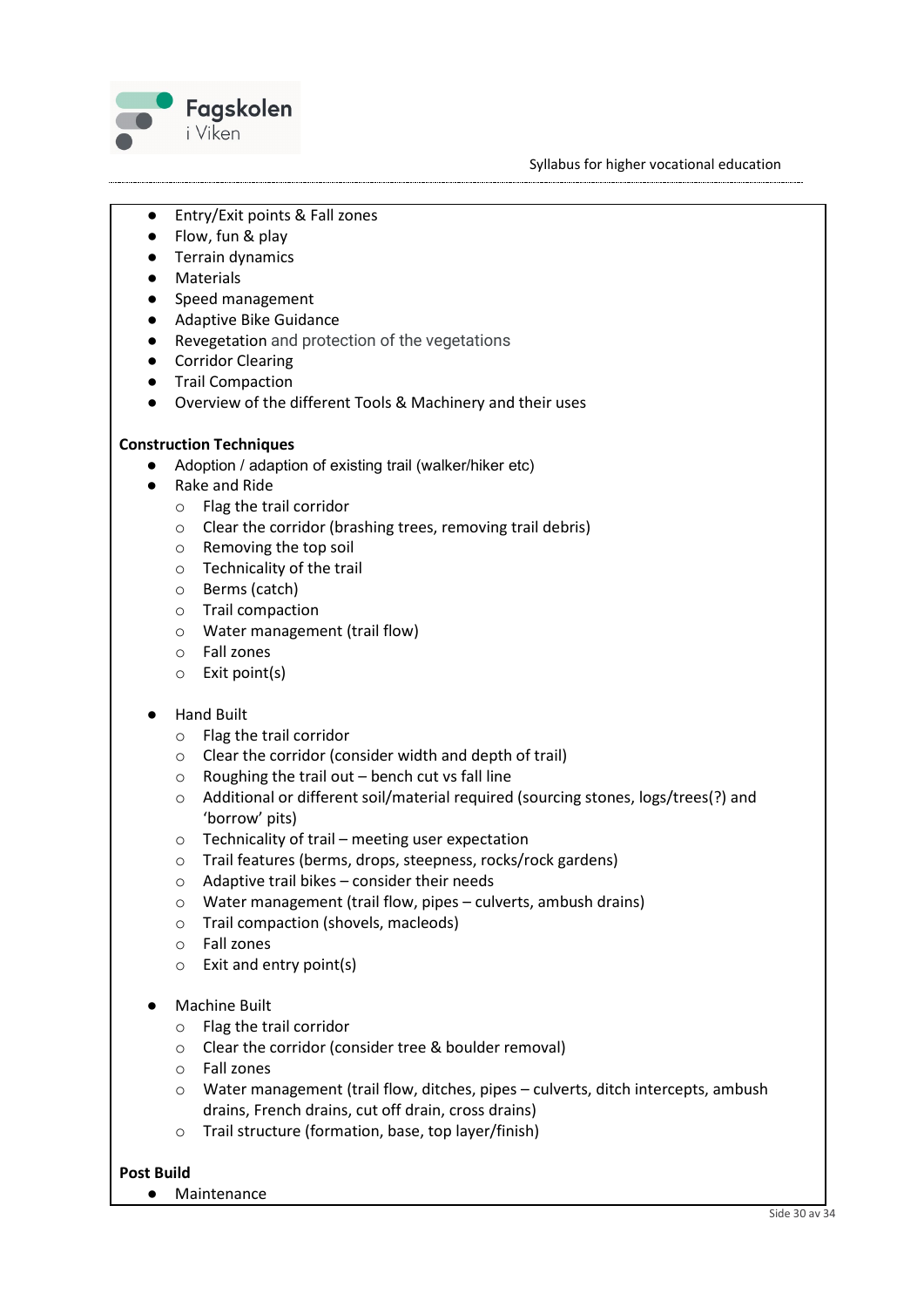

#### ● Inspection

#### **Ongoing Management**

- Health & Safety Recording
- Tracking user numbers and engagement
- Quality control
- Marketing / Activation

#### **Internship**

During the study period the students will have a mandatory internship of two weeks. In the internship, the students will do productive work in an MTB trail construction company. During their stay, they will carry out a learning project which will be documented, this can constitute the base for the mandatory examination project. The placement framework will be defined by an agreement between the school and the company, and the student will be informed by a work placement guidance document. During the stay, the student will be given guidance and followed up by the company and the school.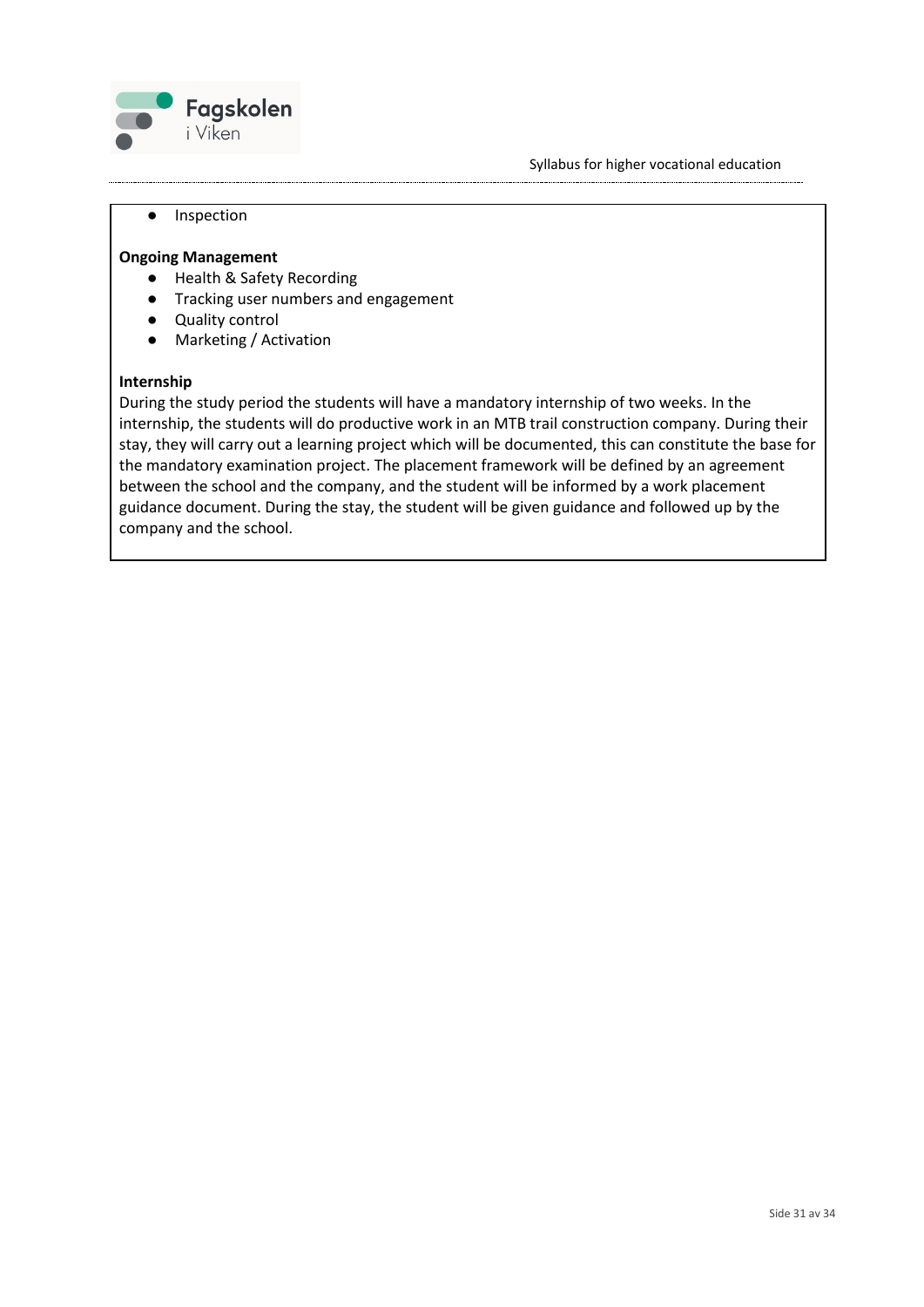

## <span id="page-31-0"></span>**6 Appendix**

#### <span id="page-31-1"></span>**6.1 Computer specifications**

The students are required to use their own laptop computer to be used both at school and at home and it is to be brought to school on the first day of the course. We have WIFI in the whole building. During the course, we use programs that necessitate a modern, fast computer.

#### **Requirements for the PC (recommendations)**

- Minimum 15-inch screen
- 64-bit operating system (Windows 10)
- CPU: 2,5 GHz
- GB DDR3 RAM
- VGA or HDMI output
- WIFI
- Hard disk capacity: Minimum 500 GB
- Numeric keyboard

Extra equipment (recommended):

- USB flash drive
- Computer mouse
- Only Windows-based computers, due to specialised programs!

#### <span id="page-31-2"></span>**6.2 Required PC programs**

The student must obtain these programs:

• MS Office 365

As a student, you may install Office 365 free of charge (only Word, Excel, Powerpoint and Outlook). Installation may be done at the start of the semester.

Information about other specialised PC programs will be given at the start of the semester.

The information given is subject to change.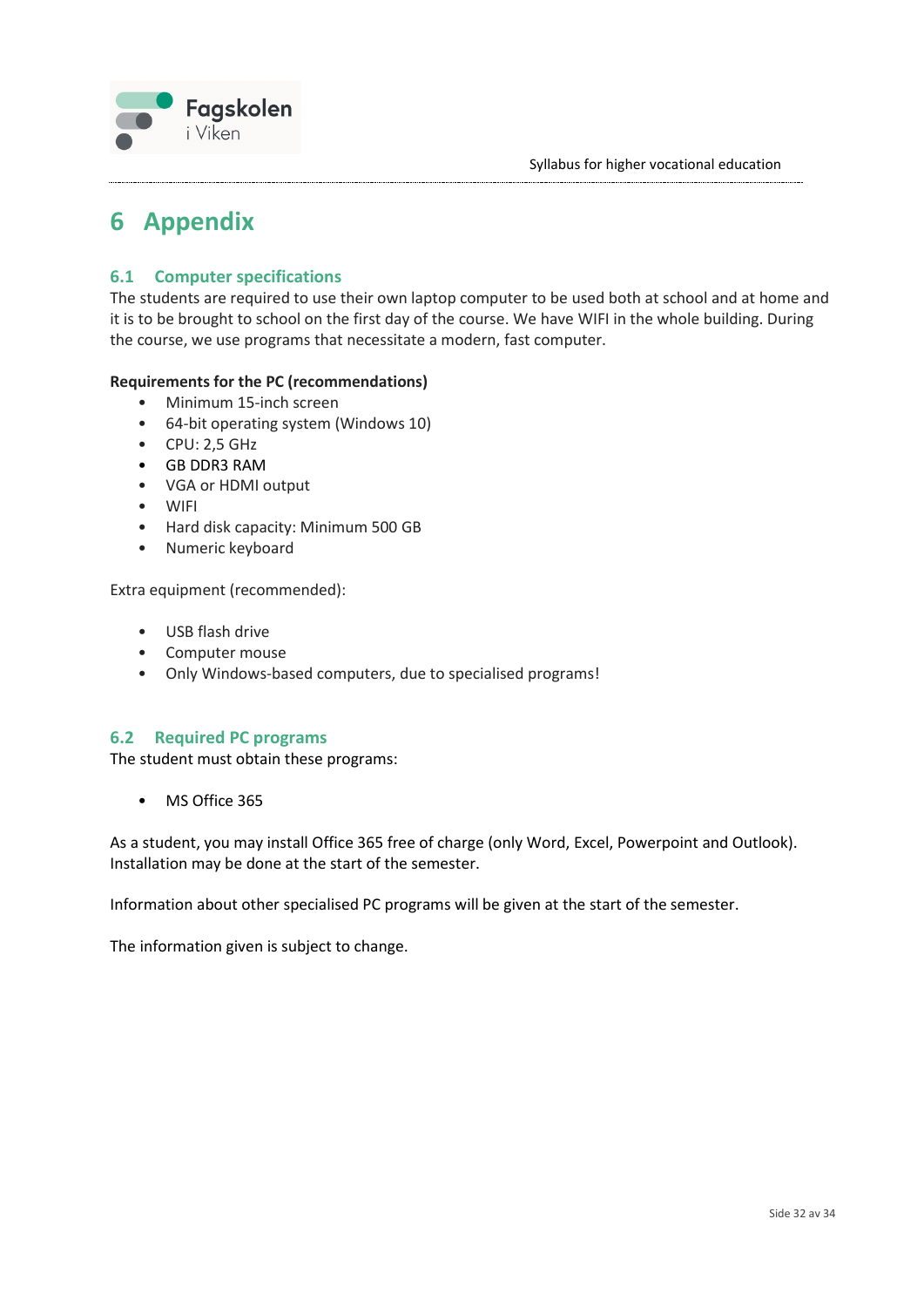

#### <span id="page-32-0"></span>**6.3 Examination types at Fagskolen i Viken**

#### **Written examination**

The written examination is to be handed in after 5 hours, but the students may be allowed extra time pursuant to §5-4 in the Regulation "Regulation of Admission, Study and Examination at Fagskolen i Viken" (from now on referred to as the Regulation). Allowed resources are defined by each individual topic.

**Assessment**: Grading on a scale of A-F, where A is the best grade and F is failing the subject.

#### **Written combined examination**

The examination will last for three days, and will be arranged as follows: Three days will be given for planning and production. The production part will be handed out at 9:00 am on the first day and it must be handed back in by 3:00 pm the following day. On the third and last day there will be an interdisciplinary documentation part, which is a written test.

**Assessment**: Grading on a scale of A-F, where A is the best grade and F is failing the subject.

#### **Oral combined examination**

The examination will last for three days, as follows:

- Two days will be given for planning and production. The production part will be handed out at 9:00 am on the first day and must be handed back in by 3:00 pm the following day.
- On the third and last day there will be an oral hearing, based on the production part.

**Assessment**: Grading on a scale of A-F, where A is the best grade and F is failing the subject.

#### **Interdisciplinary examination in the MEM subjects**

The subject that comprises the three MEM subjects (Organisation and Management, Marketing Management and Cost Control) will be completed with an interdisciplinary examination, pursuant to §5- 1 in the Regulation. This will constitute a part of the master training in the specific master certificate subjects.

The examination will last for three days, as follows:

- Two days will be given for planning and production. The production part will be handed out at 9:00am on the first day and must be handed back in by 3:00 pm on the following day.
- On the third and last day there will be a written examination based on the interdisciplinary production part.

**Assessment**: Grading on a scale of A-F, where A is the best grade and F is failing the subject.